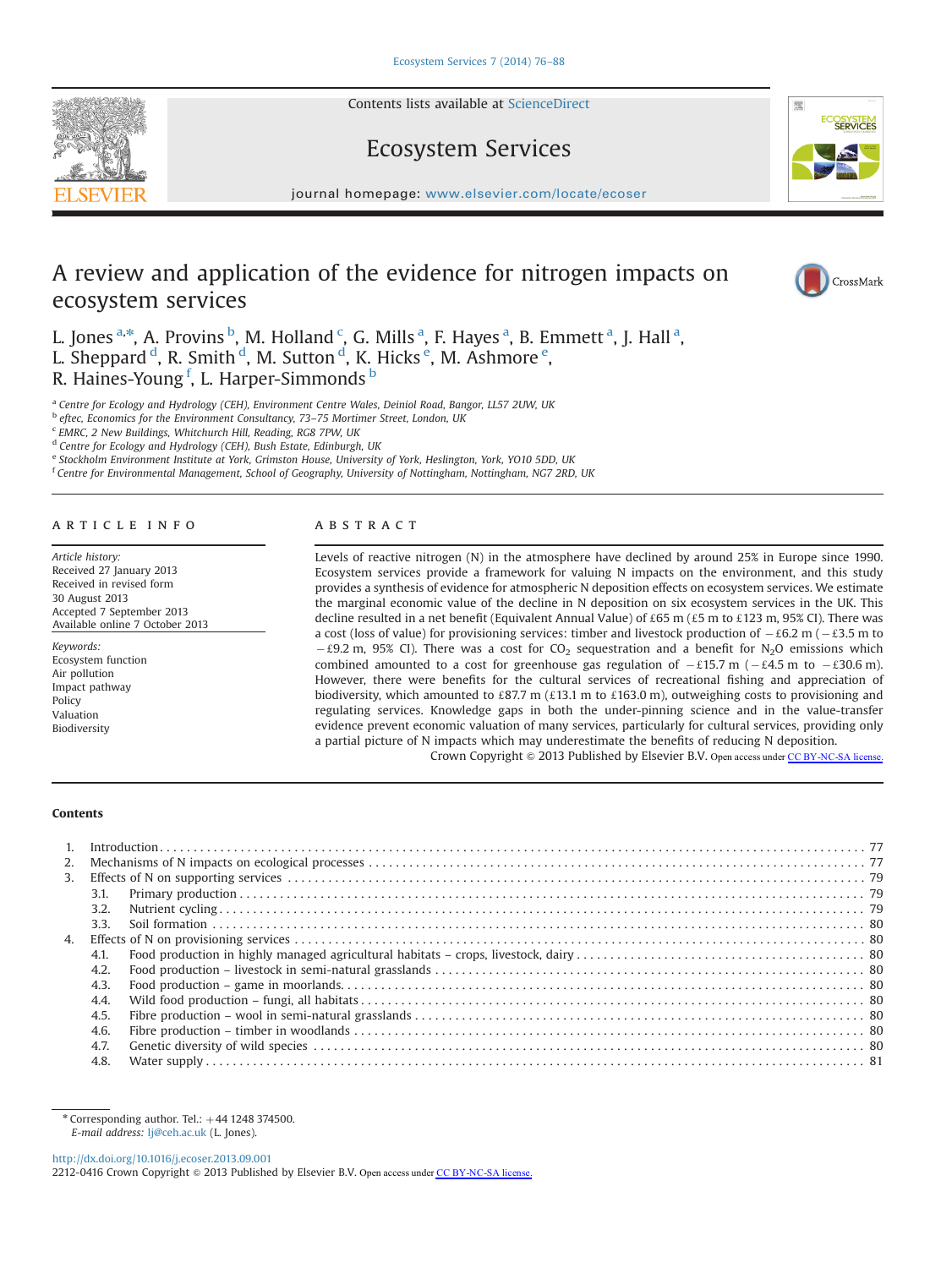| 5. |      |  |  |  |  |  |  |
|----|------|--|--|--|--|--|--|
|    | 5.1. |  |  |  |  |  |  |
|    | 5.2. |  |  |  |  |  |  |
|    | 5.3. |  |  |  |  |  |  |
|    | 5.4. |  |  |  |  |  |  |
|    | 5.5. |  |  |  |  |  |  |
|    | 5.6. |  |  |  |  |  |  |
| 6. |      |  |  |  |  |  |  |
|    | 6.1. |  |  |  |  |  |  |
|    | 6.2. |  |  |  |  |  |  |
|    | 6.3. |  |  |  |  |  |  |
|    | 6.4. |  |  |  |  |  |  |
| 7. |      |  |  |  |  |  |  |
|    | 7.1. |  |  |  |  |  |  |
|    | 7.2. |  |  |  |  |  |  |
|    | 7.3. |  |  |  |  |  |  |
|    | 7.4. |  |  |  |  |  |  |
|    | 7.5. |  |  |  |  |  |  |
|    | 7.6. |  |  |  |  |  |  |
|    | 7.7. |  |  |  |  |  |  |
| 8. |      |  |  |  |  |  |  |
| 9. |      |  |  |  |  |  |  |
|    |      |  |  |  |  |  |  |
|    |      |  |  |  |  |  |  |
|    |      |  |  |  |  |  |  |
|    |      |  |  |  |  |  |  |

### 1. Introduction

Levels of reactive nitrogen (N) in the atmosphere have increased globally since the 1940s as a result of man's activities [\(Galloway et al.,](#page-10-0) [2008](#page-10-0)). The main sources of oxidised N compounds are vehicle emissions, industry and domestic combustion, while reduced N compounds, primarily ammonia, derive from agriculture sources such as manure and fertiliser volatilisation. Nitrogen is a basic nutrient required for growth, and most semi-natural systems are N-limited [\(Vitousek et al., 1997](#page-11-0)). Increased N deposition in the last 70 years has caused widespread adverse impacts on biogeochemical cycling and biodiversity in semi-natural systems as a result of both eutrophication and acidification, which have been well studied (e.g. [Duprè et al., 2010; Phoenix et al., 2012; Sutton et al., 2011a\)](#page-11-0). However, since N stimulates plant growth, deposition of this nutrient may be seen as beneficial for human production systems, e.g. by increasing forest growth [\(De Vries et al., 2009\)](#page-10-0).

Across Europe, emissions of N have now declined by 25% since around 1990 due to policy measures to reduce industrial and vehicular emissions of oxidised N, and to reduce ammonia emissions from agriculture ([Oenema et al., 2011](#page-11-0)). However, the effect of this decline in emissions has not been systematically evaluated across a wide range of sectors.

Ecosystem Services frameworks are emerging as a way of capturing the wider effects of policy decisions or evaluating land use change in order to more comprehensively take into account the range of impacts on the environment, and on the benefits humans receive from it ([Turner and Daily, 2008](#page-11-0)). However, although rapidly developing, much of the conceptualisation around ecosystem services, and the data required to quantify them, do not readily marry to existing experimental data, and the links to ecological processes are poorly defined. Applications to new situations are often largely qualitative, based on expert judgement or assumptions, and lack supporting evidence from the literature. When examined in more detail, the literature reveals far greater complexity to what are presented as simple relationships. There is a need to bridge this gap in scientific understanding between ecosystem processes and ecosystem service delivery.

Valuation of ecosystem services, monetary and non-monetary, increasingly feeds into decision making processes [\(Fisher et al.,](#page-10-0) [2009\)](#page-10-0). Assigning an economic value to N pollution impacts has been conducted in some studies e.g. valuation of ammonia (NH<sub>3</sub>) impacts on human health [\(Holland et al., 2005; Watkiss, 2008\)](#page-12-0), and for impacts of N from agriculture [\(Sutton et al., 2011b\)](#page-11-0). Detailed cost-benefit approaches have been applied in The European Nitrogen Assessment for the impacts of nitrogen in Europe ([Brink et al., 2011](#page-9-0)), and for the effects of water quality legislation in Chesapeake Bay, USA ([Morgan and Owens, 2006](#page-11-0)). An ecosystem services framework has been proposed for ammonia pollution ([Smart et al., 2011\)](#page-11-0), but has not yet been applied in detail. A key challenge of applying an ecosystem services framework to the valuation of air pollution impacts is that it requires a full understanding and quantification of the impact pathway: from changes in emissions, to deposition and its consequent effects on ecosystem processes and how those changes affect ecosystem service provision and the goods and benefits arising from them.

Therefore, in this paper we aim to review the published evidence supporting N impacts on ecosystem services and show how improved understanding of those links can be used to guide valuation of impacts. Firstly, we describe the main mechanisms of N impacts on ecological systems, and then make explicit the conceptual links between N and supporting, provisioning, regulating and cultural ecosystem services. The study then conducts a marginal cost analysis using examples in a UK context, comparing the impact of a net reduction in N deposition from 1987 to 2005, using 1987 as the reference year. For this we use the typology of final ecosystem services (sensu [Fisher et al., 2008\)](#page-10-0) as developed in the UK National Ecosystem Assessment ([UK NEA, 2012](#page-11-0)).

### 2. Mechanisms of N impacts on ecological processes

Nitrogen impacts are manifested through three principal mechanisms: eutrophication, acidification and direct toxicity ([Bobbink et al., 2010\)](#page-9-0). We briefly describe these mechanisms here, and show the conceptual links to ecosystem services for each mechanism [\(Figs. 1](#page-3-0)–3), based on the wide range of impacts on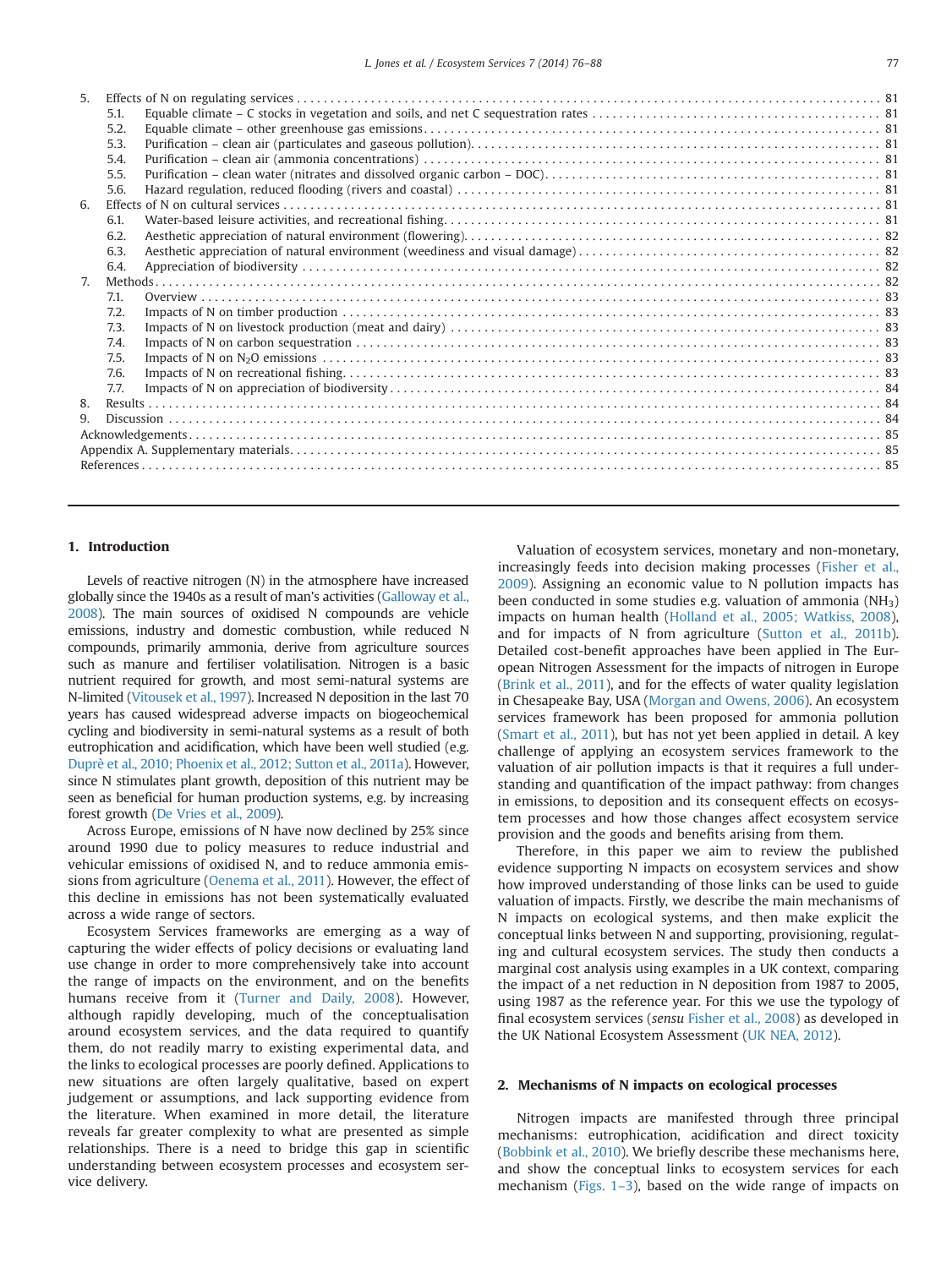

Fig. 1. Process-based impact pathway for eutrophication. Black arrows indicate process-based links, grey arrows show links to ecosystem services, where + and - indicate the nature of relationship and examples are given in small type. Solid arrows represent positive relationships and dashed arrows negative relationships. The dotted line box encompasses processes linked to C and N cycling (=Supporting Services). Impacts on species composition are generalised to increases in graminoids and decreases in forbs, but in reality are much more complex.



Fig. 2. Process-based impact pathway for acidification. For legend, see Fig. 1.

ecological processes. The evidence for these impacts is discussed in more detail in [Sections 3 and 4](#page-4-0).

Eutrophication (Fig. 1) of oligotrophic (i.e. nutrient poor) habitats occurs where there is excess nutrient availability, above the natural, pre-industrial levels. Since N is a nutrient, it increases the quantity of available N in the soil, stimulating plant productivity and rates of nutrient cycling in N limited terrestrial and aquatic systems ([Vitousek et al., 1997](#page-11-0); [Fisher,](#page-10-0) [2003\)](#page-10-0). These processes governing the biogeochemical cycling of carbon (C) and N are analogous to the supporting services, and are represented within the dashed line box of Fig. 1. Changes in primary productivity and accumulation of N in soils ([Jones et al.,](#page-10-0) [2008\)](#page-10-0) subsequently affect other soil or water mediated processes such as N leaching, or biological processes including flowering, alteration of competitive relationships between species, nutrient imbalances or nitrogen saturation, and indirect impacts mediated by changes in stoichiometry ([Clark and](#page-10-0) [Tilman, 2008; Sala et al., 2000\)](#page-11-0). These in turn affect a range of provisioning, regulating and cultural ecosystem services, shown in Fig. 1.

Nitrogen contributes to acidification of soils and freshwater systems (Fig. 2). Historically this acidification was primarily due to

<span id="page-2-0"></span>**Eutrophication**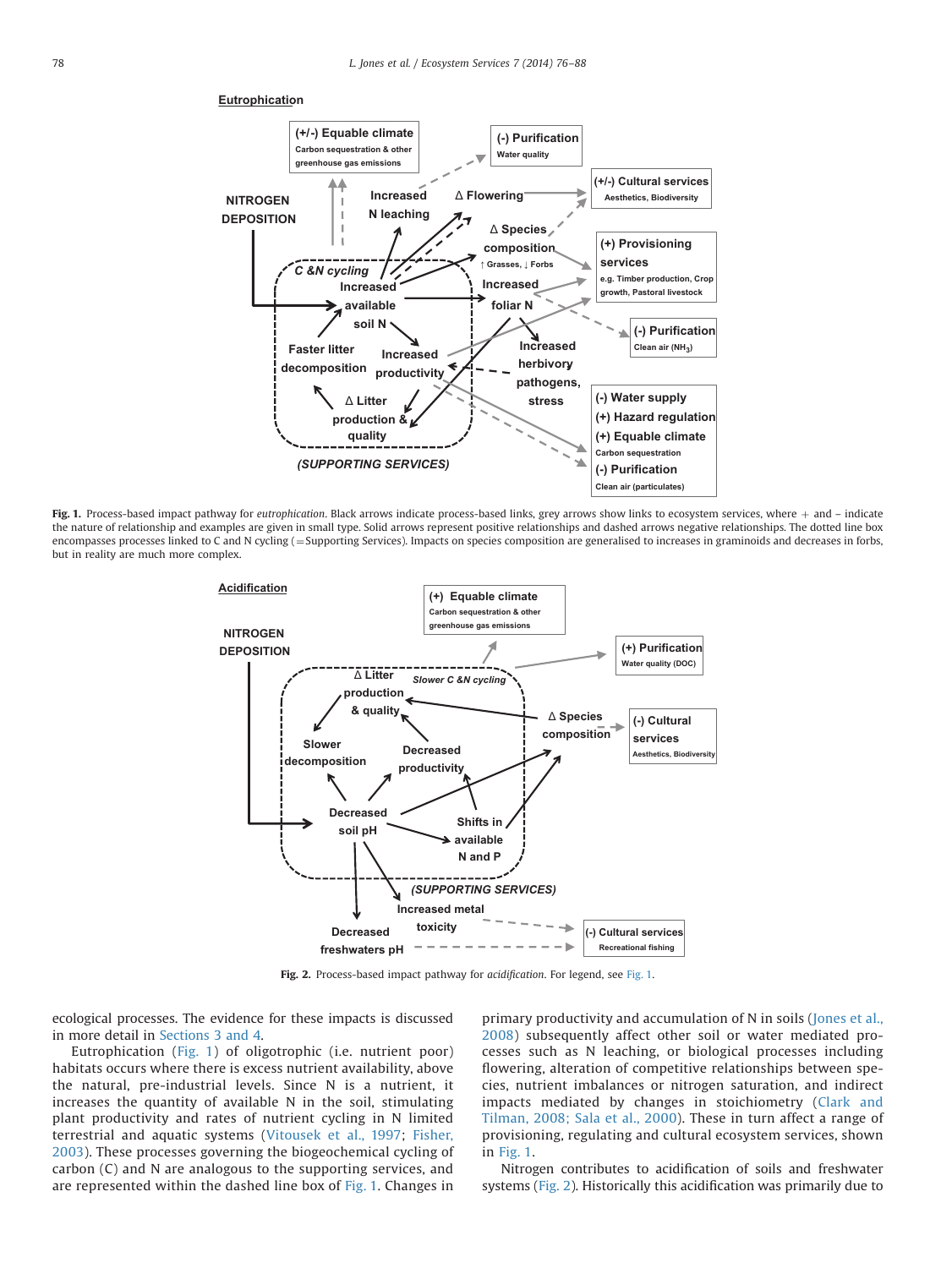<span id="page-3-0"></span>

Fig. 3. Process-based impact pathway for direct toxicity (incorporating  $NO<sub>x</sub>$  and  $NH<sub>3</sub>$  effects). For legend, see [Fig. 1.](#page-2-0)

high sulphur deposition. However, since sulphur deposition has declined dramatically across Europe, N now makes a greater contribution to acidity than sulphur at current deposition levels ([ROTAP, 2012](#page-11-0)). Uptake and assimilation of ammonium by plant roots and the process of nitrification, and subsequent leaching of nitrate cause acidification of the soil [\(Gundersen and Rasmussen,](#page-10-0) [1990](#page-10-0)). Acidification impacts occur through toxicity effects on aquatic and terrestrial organisms due to exceedance of biological and chemical thresholds of soil pH, and increased mobilisation of toxic ions such as  $Al^{3+}$ . Effects on plant growth also occur through soil pH controls on P availability ([Kooijman et al., 1998; Brady and](#page-9-0) [Weil, 1999](#page-9-0)), which indirectly alters plant productivity. Impacts on regulating services occur directly through lowered soil pH and slower rates of biogeochemical cycling and organic matter decomposition, while impacts on cultural services are mediated through changes in abundance or diversity of organisms such as fish or changes in plant growth and community composition.

Direct toxicity (Fig. 3) is caused by the gaseous forms of N as ammonia or as nitrogen dioxide. At very high concentrations, nitrogen dioxide is toxic to plant growth, but in many cases the toxicity is due to chronic exposure, i.e. annual dose, rather than acute toxicity. In much of Europe, concentrations of nitrogen dioxide are below the critical levels defined in [LRTAP Convention](#page-10-0) [\(2010\),](#page-10-0) with the exception of some urban areas or close to major roads and large point sources. Ammonia is also toxic to plant growth at high concentrations. The critical level for ammonia for vegetation is an annual mean of 3  $\mu$ g m<sup>-3</sup> to protect semi-natural vegetation, and  $1 \mu g m^{-3}$  to protect sensitive lichens and bryophytes ([Cape et al., 2009\)](#page-10-0). The majority of toxicity impacts are mediated by reduced plant growth with negative impacts on provisioning services, with some indirect effects on species composition and on biogeochemical cycling (Fig. 3), which impact on regulating services and cultural services. Note that reduced plant growth may have positive impacts on some services such as water supply, and altered nutrient cycling may have positive or negative effects on greenhouse gas emissions. These are discussed in more detail in [Section 4](#page-4-0).

Each of these three mechanisms has an impact on a range of ecosystem services, for which we summarise the evidence below. There is an extensive literature spanning many decades on N impacts on ecosystem processes, and more recently on biodiversity. We do

not aim to reproduce this, rather to summarise the main impacts that are of relevance to ecosystem service provision, with selected supporting references. We discuss first the impacts on supporting services, and then the implications for intermediate and final provisioning, regulating and cultural services.

### 3. Effects of N on supporting services

### 3.1. Primary production

Since N is the principal limiting nutrient [\(Vitousek et al., 1997\)](#page-11-0), increases in N deposition usually increase net primary production (NPP) in terrestrial systems. This increased plant productivity fixes additional carbon through photosynthesis, which enters soil carbon pools through litter fall, root turnover and root exudates, contributing to nutrient cycling and ultimately soil formation. There are important exceptions, where climate or limitation of other nutrients, such as phosphorus, prevent a growth response to N, and where nutrient imbalances or direct toxicity reduce plant growth. In such cases N does not increase NPP, but may still accumulate in the system or have other impacts. In aquatic systems there is increasing evidence that freshwaters can be N limited or N and P co-limited, rather than P limited [\(Maberly et al.,](#page-10-0) [2002\)](#page-10-0). In N-limited aquatic systems, atmospheric N can increase primary productivity of plankton and macrophytes and decrease macrophyte diversity (e.g. [Fenn et al., 2003; James et al., 2005\)](#page-10-0).

### 3.2. Nutrient cycling

Nutrient cycling in terrestrial systems is generally understood to mean the rate of mineralisation of organic matter. Inorganic N from atmospheric deposition affects decomposition rates through litter quality via increased tissue N, i.e. reduced C:N ratio, and altered lignin concentrations, but responses are complex. In a meta-analysis, decomposition was stimulated by N where litter N or lignin content was low, but retarded where litter N or lignin contents were high ([Knorr et al., 2005](#page-10-0)). In general, N deposition increases mineralisation rates, leading to faster turnover of N in the soil and greater availability of labile inorganic N for plant growth, further increasing primary production. Excess N can lead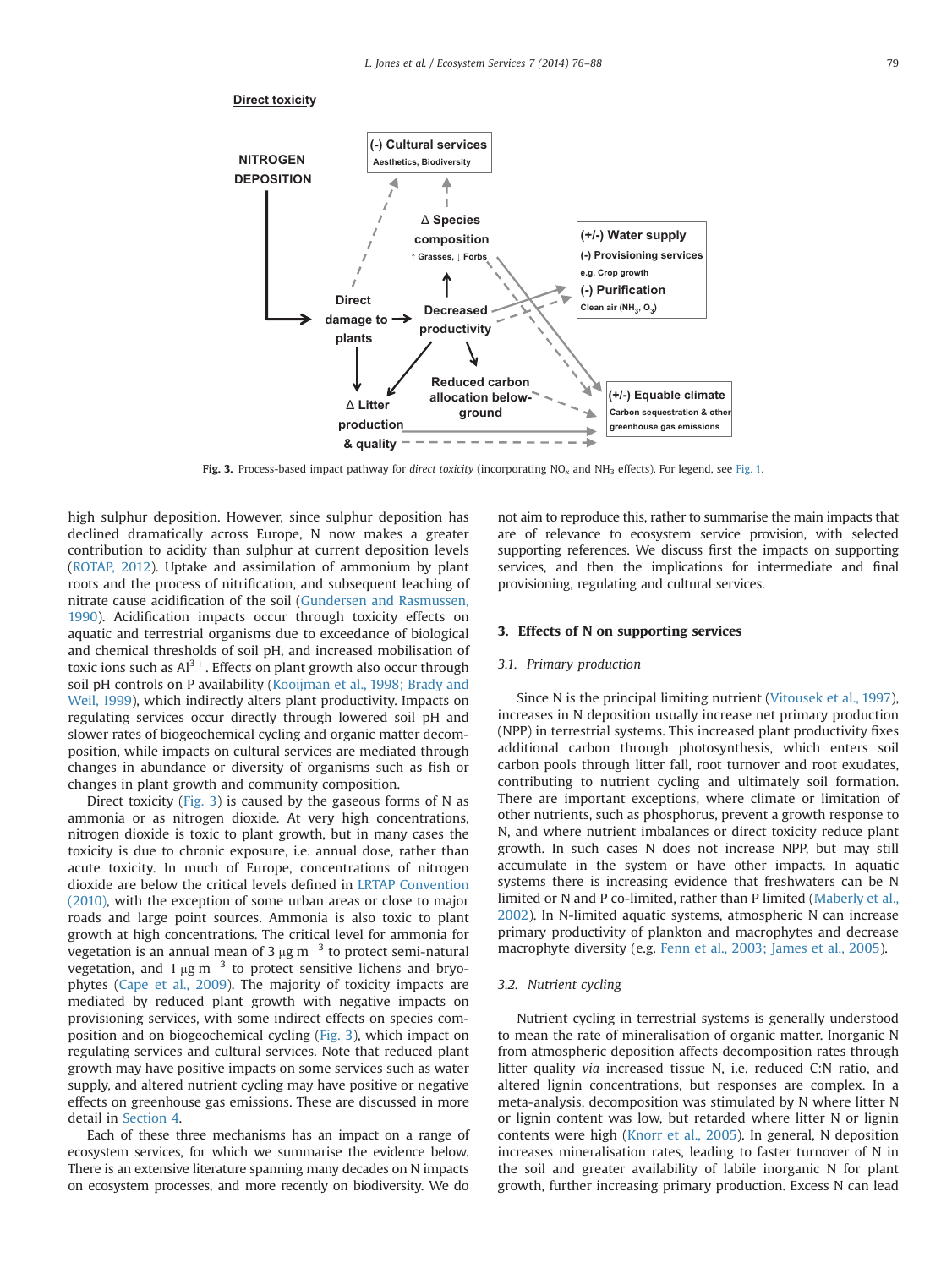<span id="page-4-0"></span>to nitrate (NO $_3^-$ ) leaching, if N availability exceeds biological demand [\(Emmett, 2007](#page-10-0)). By contrast, acidification below pH 4.5 can slow microbial decomposition, due to changes in bacterial community composition, and a shift from bacterial to increasing fungal dominance of the microbial decomposer community [\(Rousk](#page-11-0) [et al., 2010\)](#page-11-0). Increases in the solubility of toxic aluminium forms below pH 4.5 can also slow microbial activity and therefore nutrient cycling.

### 3.3. Soil formation

Soil formation occurs through accumulation of soil organic matter and through mineral weathering of rock. Organic matter accumulation depends on the balance of carbon inputs from plant litter (i.e. Net Primary Productivity, NPP) and the rate at which the plant matter is decomposed (i.e. nutrient cycling), both discussed above. Air pollution can alter both sides of the equation. The balance between production and decomposition is difficult to quantify and varies spatially due to temperature and soil moisture controls on decomposition rates and plant production, as well as land-use in many habitats. The net effects of N on carbon sequestration in soils are reasonably well understood for a range of habitats. In forests and heathlands N deposition generally increases soil organic matter accumulation [\(De Vries et al.,](#page-10-0) [2009\)](#page-10-0), in grasslands moderate fertilisation increases soil C stocks while intensive fertilisation decreases them ([Soussana et al.,](#page-11-0) [2004](#page-11-0)), while excess N deposition decreases soil C stocks in bogs, peatlands ([Bragazza et al., 2006\)](#page-9-0) and Alaskan tundra soils [\(Mack](#page-10-0) [et al., 2004](#page-10-0)). Soil formation has direct implications for soil C sequestration, but underlies a range of other provisioning, regulating and to a lesser extent cultural services reliant on soil.

### 4. Effects of N on provisioning services

# 4.1. Food production in highly managed agricultural habitats – crops, livestock, dairy

Nitrogen stimulation of plant production can have positive effects for provisioning services linked directly to plant growth such as crops and feedstock production, including hay and silage, and indirectly via increased or faster weight gain in livestock [\(Jensen et al., 2011; Brink](#page-9-0) [et al., 2011](#page-9-0)). In fertilised agricultural systems, including dairy and beef production on re-sown highly fertilised leys the relatively small amounts of atmospheric N input (deposition range in Europe ca. 5– 40 kg N ha<sup> $-1$ </sup> yr<sup> $-1$ </sup> for non-forest systems) compared with typical agricultural additions of 10–200 kg N ha<sup>-1</sup> yr<sup>-1</sup> [\(Velthof et al., 2009\)](#page-11-0) still represent a cost-saving in fertiliser input for farmers, who otherwise would have to add greater quantities of fertiliser. An analogous situation exists for sulphur following major declines in sulphur deposition in the UK, where sulphate additions are now required for some crops, especially brassicas [\(Zhao et al., 2003\)](#page-12-0). Acidification and ammonia toxicity impacts are less likely in these fertile systems where plants have the capacity to upregulate assimilation, and soil pH is managed by farmers, while direct toxicity from nitrogen dioxide is unlikely at current concentrations, although may cause localised damage near point sources.

### 4.2. Food production – livestock in semi-natural grasslands

Improved (i.e. drained and fertilised) pastures and shortrotation leys are considered within fertilised agricultural systems above. Unimproved and semi-improved grasslands produce hay and provide lower-quality grazing land for extensive livestock production. Surprisingly, there is limited experimental evidence for increased grassland productivity due to elevated N deposition in semi-natural grasslands: at high N deposition, biomass production increased in acid grasslands, but showed no change or marginal increases in calcareous grasslands ([Phoenix et al., 2003\)](#page-11-0) possibly due to P limitation. Species compositional change driven by elevated N deposition may improve forage quality, and hence livestock production, by favouring nitrophilous graminoids ([Maskell et al., 2009](#page-10-0)) and increases in tissue N content of some species [\(Plassmann et al., 2009](#page-11-0)). By contrast, acidification may reduce productivity in acidic grasslands, and may drive species compositional change ([Stevens et al., 2010](#page-11-0)), reducing forage quality.

### 4.3. Food production – game in moorlands

Enhanced productivity, shoot growth and foliar N content of Calluna vulgaris with increased N have been shown in heathland habitats [\(Britton et al., 2008; Power et al., 2006\)](#page-11-0). In upland habitats where Calluna is dominant this could have the potential to support larger populations of grouse or deer for shooting. However, an indirect consequence of N addition is acceleration of the Calluna vulgaris growth cycle, with more frequent management needed to prevent degradation [\(Terry et al., 2004](#page-11-0)). This is classed as a provisioning service here, but could alternatively be considered a cultural service with shooting as a leisure activity. Further acidification of these acidic habitats is unlikely to affect Calluna vulgaris growth, however ammonia toxicity may do so [\(Sheppard et al., 2008\)](#page-11-0).

### 4.4. Wild food production – fungi, all habitats

The evidence surrounding N deposition effects on fungi and production of their fruiting bodies is complex. A review of the evidence suggests that N deposition can cause widespread reductions in certain fungal fruiting bodies, but effects on fungal abundance or diversity below ground are less clear ([Wallenda](#page-11-0) [and Kottke, 1998\)](#page-11-0).

### 4.5. Fibre production – wool in semi-natural grasslands

The conceptual links and the reasoning for increased meat production in semi-natural grasslands, discussed above, may be transferred also to wool production. However, there is no evidence linking N deposition to changes in wool production or quality to our knowledge.

### 4.6. Fibre production – timber in woodlands

There is considerable interest in the impacts of N deposition on woodland productivity, centred around the issue of C sequestration in woodland, extensively reviewed in De Vries et al., ([2008,](#page-10-0) [2009\)](#page-10-0) and [Sutton et al., \(2008\).](#page-11-0) Nitrogen can stimulate tree growth, and positive impacts of N as a nutrient outweigh negative impacts mediated by acidification [\(Solberg et al., 2009](#page-11-0)).

### 4.7. Genetic diversity of wild species

There is some evidence for effects of eutrophication, acidification and direct toxicity on some species groups. There are well documented negative impacts on wild (plant) species diversity, with further implications for invertebrates and other ecosystem components which depend on them (e.g. [Bobbink et al., 2010\)](#page-9-0). These are discussed further under cultural services below. Nitrogen deposition may reduce the ecological plasticity of some plant species, with potential implications for future genetic diversity under global change ([Vergeer et al., 2008](#page-11-0)). There is some limited evidence for negative effects of eutrophication due to N on carabids and butterflies [\(Nijssen et al., 2001; WallisDeVries and](#page-12-0)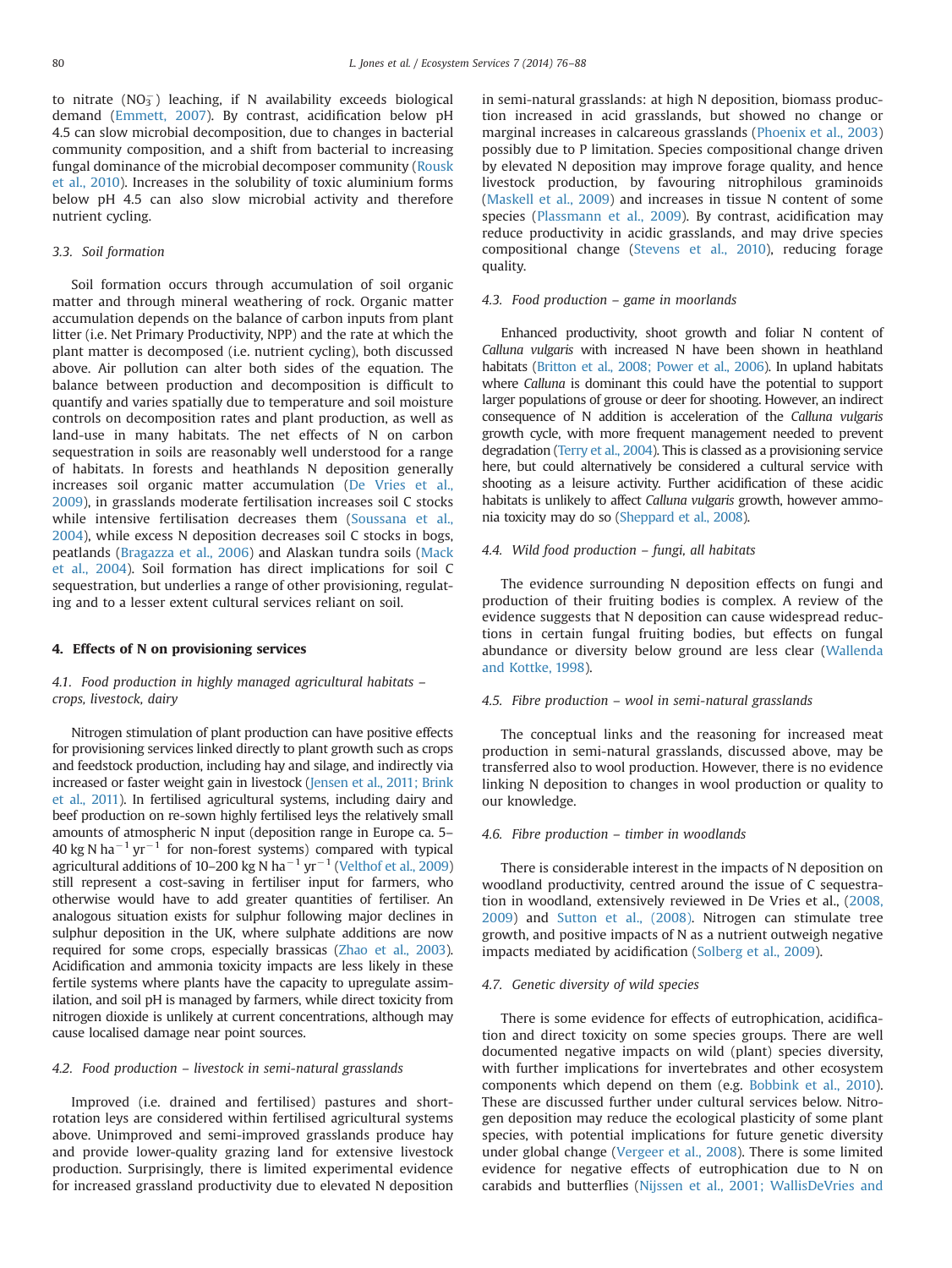[Van Swaay, 2006](#page-12-0)) and on soil microbial and fungal diversity ([Lilleskov et al., 2002; Pardo et al., 2010](#page-11-0)).

# 4.8. Water supply

There is a conceptual link between enhanced vegetation growth and increased water use and interception by plants, which could result in decreased water fluxes into reservoirs and groundwater, potentially affecting the quantity of water available for extraction as drinking water. The magnitude of this flux is not known, but may warrant further work. For example, it is suggested that ozone effects on tree physiology may alter water volume in rivers of forested catchments ([McLaughlin et al., 2007](#page-10-0)).

### 5. Effects of N on regulating services

5.1. Equable climate – C stocks in vegetation and soils, and net C sequestration rates

In this review we make a distinction between C stocks in vegetation and soils and C sequestration. Sequestration rates (i.e. annual flows of C) are more easily monetised than C stocks.

In most habitats, only soil C stocks are considered a long-term store, although in forests a degree of long-term C storage may occur in above-ground biomass in long-lived tree species, or in timber products with high longevity. Nitrogen causes increases in tree growth [\(Wamelink et al., 2009a\)](#page-12-0), also discussed under provisioning services for timber above; while impacts on soil carbon stocks are also discussed under soil formation above. There is experimental evidence that N can increase soil C stocks in heathlands, grasslands and forests [\(Power et al., 1995; Phoenix et al., 2003; Vanguelova et al.,](#page-11-0) [2007](#page-11-0)), but at moderate to high levels, may have adverse impacts in some habitats, reducing soil C in bogs for example [\(Bragazza et al.,](#page-9-0) [2006](#page-9-0)), while impacts in other habitats are unknown.

The extrapolation to changes in net C sequestration rate over time is harder to quantify. However, by applying a range of techniques including net ecosystem exchange measurements, pollution gradient and chronosequence studies, tracer studies and modelling approaches, the longer-term implications (i.e. over timescales of 30–40 years or more) of N deposition on net C sequestration over time can be derived for forests and moorlands [\(De Vries et al., 2009](#page-10-0)), and some grasslands [\(Rowe et al., 2006; Jones et al., 2008](#page-10-0)). In the long term, acidification can impact C stocks and sequestration rates. The reduction in decomposition rates of recalcitrant litter produced by calcifuge species is greater than the reduction in mineralisation rates and plant growth. Therefore, the net carbon gain in soil increases [\(Berg and McClaugherty, 2007\)](#page-9-0).

### 5.2. Equable climate – other greenhouse gas emissions

Emissions of the greenhouse gas nitrous oxide  $(N_2O)$  are strongly linked to N inputs, but denitrification and subsequent release of  $N_2O$  is controlled by soil temperature and moisture conditions. It is assumed that ca. 1% of deposited N is re-released as  $N<sub>2</sub>O-N$  ([IPCC, 2006](#page-10-0)), but higher emission rates have been shown, depending on ecosystem type ([Skiba et al., 1998;](#page-11-0) [Pilegaard et al., 2006](#page-11-0)). Nitrogen deposition can suppress the oxidation of methane in the soils of neutral to calcareous grasslands, forests and arable systems, thereby increasing emissions of this potent greenhouse gas [\(Hutsch et al., 1993\)](#page-10-0), although the changes in these habitats are likely to be small.

### 5.3. Purification – clean air (particulates and gaseous pollution)

Plants both directly trap particulates on leaf surfaces, which is a physical process, and take up gaseous pollutants through

deposition onto leaf surfaces and uptake via stomata [\(Freer-](#page-10-0)[Smith et al., 1997; Beckett et al., 1998](#page-9-0)). In principle, larger plants provide greater filtering of particulates ([Nowak and Crane, 2000\)](#page-11-0). However, the relatively limited growth stimulation of plants by N is unlikely to drastically affect this aspect of air quality.

#### 5.4. Purification – clean air (ammonia concentrations)

Nitrogen status of plants has a direct influence on the absorption and uptake of gaseous ammonia. At a certain level of N status, there is a compensation point when plant stomata no longer take up ammonia, and may release it [\(Dragosits et al., 2008](#page-10-0)). Thus the N status of the vegetation will influence the proportion of ammonia deposited and the distance it travels from a point source before it is deposited on vegetation. However, these impacts are difficult to quantify at large scale.

# 5.5. Purification – clean water (nitrates and dissolved organic carbon  $-DOC$

Nitrate leaching into freshwaters is a consequence of overloading the regulating service of purification naturally provided by soils of all habitats and becomes a water quality issue, with associated treatment costs for water companies producing clean drinking water. Relationships have been derived between N deposition and N export via leaching, for forests [\(Dise and Wright, 1995; Gundersen et al.,](#page-10-0) [1998](#page-10-0)), moorlands [\(Curtis and Simpson, 2007](#page-10-0)), with more limited evidence for calcareous grasslands ([Phoenix et al., 2003\)](#page-11-0), but relationships differ due to soil and vegetation-mediated differences in N saturation and N cycling. It is possible to model N leaching at catchment scales and above (e.g. [Kronvang et al., 2009\)](#page-10-0).

Dissolved organic carbon (DOC) causes the brown colouring in many upland streams and lakes and is a water quality issue. This can be regarded as a dis-benefit of the effects of N deposition on the environment, as it represents a cost for water companies to remove the colouring from affected drinking water sources in the uplands. DOC concentrations are inversely related to acidity. DOC concentrations in freshwaters are rising following declines in S pollution [\(Evans et al., 2006](#page-10-0)), but acidity due to N also affects DOC concentrations [\(Butterbach-Bahl et al., 2011\)](#page-10-0).

### 5.6. Hazard regulation, reduced flooding (rivers and coastal)

There are conceptual links between increased N deposition and reduced flooding in rivers, via increased plant growth with associated greater water use reducing run-off to rivers, but also increased macrophyte growth within lowland rivers reducing water flow rates. However, there are complex feedbacks associated with soil drying and unpredictable impacts on run-off. The links with coastal flooding have a stronger conceptual basis. Nitrogen deposition increases vegetation growth in mobile and semi-fixed coastal dunes ([Jones et al., 2004](#page-10-0)), and in saltmarsh ([Van Wijnen](#page-11-0) [and Bakker, 1999\)](#page-11-0). Taller and more vigorous vegetation in dunes binds the sand and is one factor promoting higher dune building, improving the flood defence capability of the leading dune ([Barbier et al., 2008](#page-9-0)). In saltmarsh, vegetation acts to attenuate wave energy [\(Möller et al., 1999\)](#page-11-0), and stimulation of vegetation growth by N deposition can potentially increase this service.

#### 6. Effects of N on cultural services

### 6.1. Water-based leisure activities, and recreational fishing

In N limited lakes and freshwaters, there is the potential for N deposition to cause high algal growth adversely affecting amenity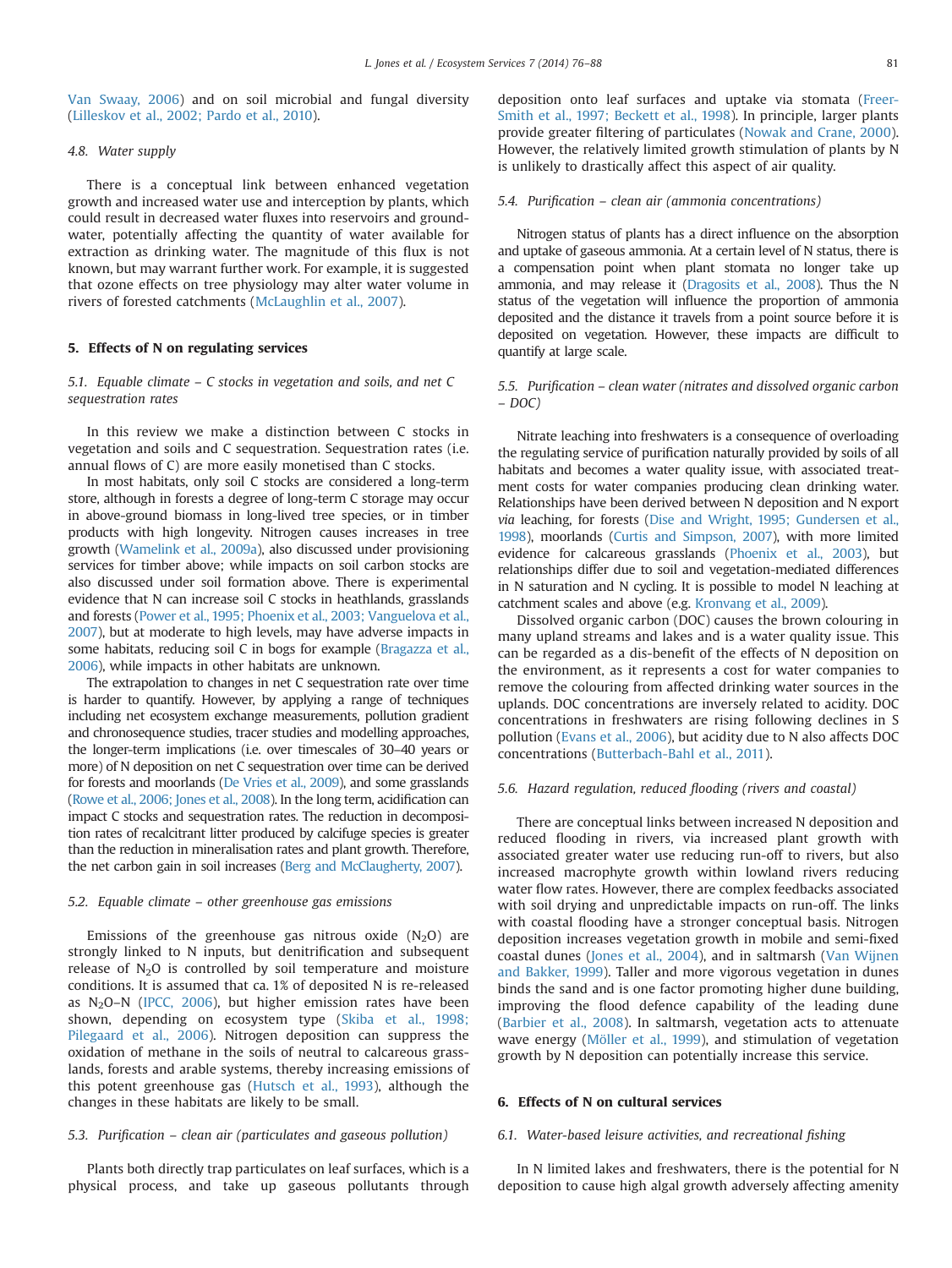value through visual impacts, restriction of amenity uses such as boating and swimming e.g. due to toxic algal blooms ([van der](#page-11-0) [Molen et al., 1998; Camargo and Alonso, 2006\)](#page-10-0). Eutrophication of water courses may also affect recreational fishing through alteration of aquatic food-webs and ultimately fish populations [\(Smith](#page-11-0) [and Schindler, 2009\)](#page-11-0). There is increasing understanding of the role of N limitation rather than P limitation in freshwater systems ([Maberly et al., 2002; James et al., 2005\)](#page-10-0), but the specific contribution of atmospherically deposited N to eutrophication is not easy to separate.

Acidification of freshwaters, which is in part due to N deposition, causes loss or damage to fish populations. Impacts of high concentrations of labile aluminium and hydrogen ions on fish reproductive capability include effects on egg production, hatching success and on physiological parameters such as osmo-regulation and gill function [\(Donaghy and Verspoor, 1997; Kroglund et al.,](#page-10-0) [2008\)](#page-10-0). Studies have shown links between acid neutralisation capacity (ANC) in waters and health of fish populations in Norway, with a critical threshold of 20  $\mu$ eq L<sup>-1</sup> ANC, based largely on impacts on Atlantic salmon in rivers and brown trout in lakes ([Lien](#page-10-0) [et al., 1996; Lydersen et al., 2004; Kroglund et al., 2008](#page-10-0)).

### 6.2. Aesthetic appreciation of natural environment (flowering)

Flowering of wild species is an important component of the attraction of wild habitats to the public, for example bluebell woods and wildflower meadows. Nitrogen deposition affects both the abundance and composition of flowering species, but also their individual flowering rates. Nitrogen manipulation experiments show that flowering of Calluna vulgaris in heathlands is enhanced by N ([Power et al., 1995\)](#page-11-0), while flowering in grasslands is reduced by N ([O'Sullivan, 2008\)](#page-11-0). Thus, responses to N are habitat specific. Response functions linking flowering to N can be derived, but their use in assessment of cultural importance depends on the valuation techniques available.

### 6.3. Aesthetic appreciation of natural environment (weediness and visual damage)

High N deposition around ammonia point sources, such as pig or chicken farms, in woodland areas dramatically alters the groundflora to that of nitrophilic species such as nettles Urtica dioica and the grass Yorkshire fog Holcus lanatus ([Pitcairn et al.,](#page-11-0) [2002\)](#page-11-0). These species are common in disturbed ground, giving a 'weedy' appearance, in contrast to unimpacted more natural areas. It is possible that this weedy appearance is of less value to the public. The direct toxicity effects of ammonia on cultural services are probably limited to visual damage on plants close to point sources. High ammonia concentrations cause greying of Calluna vulgaris shoots, and increase sensitivity to stresses such as drought or winter desiccation which causes further die-back ([Sheppard](#page-11-0) [et al., 2008\)](#page-11-0). However, to our knowledge the air pollution impacts on the aesthetic quality of the natural environment have not been subject to empirical research, and the magnitude of any potential effects have not been quantified.

### 6.4. Appreciation of biodiversity

In a wide range of terrestrial habitats, declines in plant species richness have been noted with N deposition globally ([Bobbink](#page-9-0) [et al., 2010; Pardo et al., 2010](#page-11-0)). These include acid grasslands ([Stevens et al., 2004; Duprè et al., 2010\)](#page-10-0), sand dune grasslands ([Jones et al., 2004\)](#page-10-0) and mixed grassland, heath and bog, and deciduous woodland [\(Maskell et al., 2009\)](#page-10-0). However, in some habitats, loss of plant species diversity due to N has not been observed: calcareous grasslands ([Van Den Berg et al., 2011\)](#page-11-0), woodland epiphytes ([Mitchell et al., 2005\)](#page-11-0), Scottish montane habitats [\(RoTAP 2012\)](#page-11-0) or in Racomitrium heath [\(Armitage et al.,](#page-9-0) [2012](#page-9-0)). Although, in some of these habitats, other changes have occurred which damage their conservation status, such as shifts in calcareous grasslands towards domination by the grass Brachypodium pinnatum ([Bobbink and Willems, 1987\)](#page-9-0), and direct toxicity damage to the moss Racomitrium lanuginosum in Racomitrium heath [\(Jones et al., 2002; Pearce and van der Wal, 2002](#page-11-0)). This direct reduction in biodiversity in some habitats is likely to have adverse impacts on cultural services associated with appreciation of the natural environment.

There is increasing evidence that some of the negative effects on species richness and community composition previously ascribed to eutrophication may, in acid-sensitive habitats, be partially due to acidification of soils, by both N and S. This has been shown in national surveys of acid grasslands [\(Maskell et al.,](#page-10-0) [2009; Stevens et al., 2010](#page-11-0)) and heathland [\(Maskell et al., 2009\)](#page-10-0). Species loss due to N is not confined solely to vegetation, for example the decline of more charismatic taxa such as red shrike Lanius collaris in the Netherlands and Denmark linked to changes in prey items ([Nijssen et al., 2001](#page-11-0)), but is harder to quantify or value without specific studies.

A number of studies show shifts in plant community composition or species biomass along ammonia concentration gradients away from intensive livestock units, for woodland groundflora (e.g. [Pitcairn et al., 2002](#page-11-0)) and sand dune grassland [\(Jones et al., 2013\)](#page-10-0). Direct evidence for loss of species richness is provided by an ammonia release experiment on a bog system where Sphagnum capillifolium, Cladonia spp. and Calluna vulgaris all disappeared at the higher ammonia concentrations ([Sheppard et al., 2009\)](#page-11-0).

In freshwaters, reduced macrophyte species richness has been associated with winter nitrate concentrations in lakes ([van der](#page-11-0) [Molen et al., 1998](#page-11-0)). Freshwater acidification, in part due to N deposition, has caused changes in epilithic diatoms, aquatic macrophytes, macroinvertebrate communities as well as fish and bird populations ([Ormerod and Durance, 2009](#page-11-0)). These predominantly adverse impacts on biodiversity are likely to have had a negative impact on the cultural services associated with human use and appreciation of rivers. In contrast to terrestrial systems, acidification in freshwaters has a marked impact on charismatic species such as salmon, trout and the birds that feed in rivers. Such effects may be more noticeable by the general public than most eutrophication effects in terrestrial systems.

Diversity loss is likely to have higher resonance with the public than shifts in community composition, although both are important indicators of N damage to ecosystems. Shifts in species dominance are much more common than loss of species richness and may drive previously widespread species to increasing rarity with the potential for future species loss. Preferences for conservation of species can be related to rarity, beauty or other cultural factors. These are all motivations that typically relate to both non-use and use values linked to appreciation of the natural environment and diversity.

### 7. Methods

In this section, we show how an improved understanding of the links between atmospheric N deposition and ecosystem services can be used to guide valuation of those impacts. Using historical changes in deposition in the UK over a twenty year period in an ex-post assessment, we explore the impact of declines in N deposition on the value of six ecosystem services: two provisioning (timber and grassland production), two regulating (carbon sequestration and  $N_2O$  emissions) and two cultural services (recreational fishing and appreciation of biodiversity).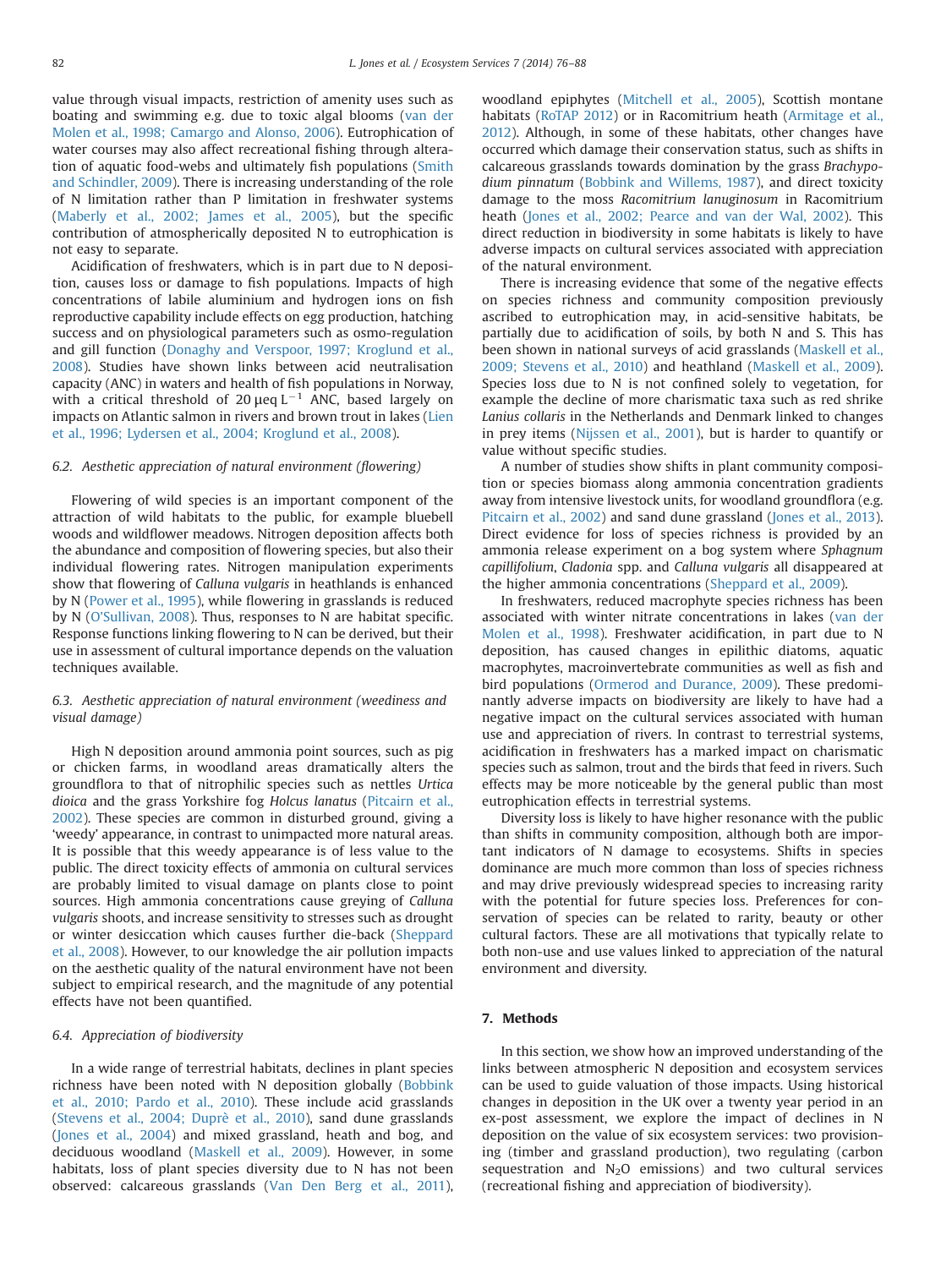# 7.1. Overview

Marginal change in the value of ecosystem services was calculated based on a scenario comparison of impacts resulting from the change in N deposition over the period 1987–2005 [\(Jones](#page-10-0) [et al., 2012](#page-10-0)). The scenario compared observed changes in pollutant emissions from 1987 to 2005, versus maintenance of 1987-levels of emissions as the counterfactual. In other words, what had been the benefit of observed reductions in pollutant emissions during the period 1987–2005. This interval covers the main period for which accurate UK emissions and deposition data have been calculated using a consistent methodology. Over this period N emissions and N deposition increased slightly until 1990 and then declined from 1990 to 2005. The period of N deposition increase is included in the calculations of impact.

For each ecosystem service, an impact pathway was constructed, deriving response functions based on published literature for each step of the chain. Nitrogen emissions data were from UK emissions inventories [\(Murrells et al., 2010](#page-11-0)); deposition data were from emission and interpolation outputs of the FRAME model, spatially calibrated to measured deposition data, summarised in [ROTAP \(2012\).](#page-11-0) Dose response functions linked the quantity of N deposited to impacts on ecosystem services. Calculations used UK average N deposition data, for forest and non-forest habitats as appropriate, accounting for differences in gaseous N deposition velocities. For each scenario, the difference in pollutant deposition and consequent impact on ecosystem services was calculated for each year, relative to the baseline of no change in deposition. Economic values of ecosystem service provision were calculated using market prices, cost-based approaches and value transfer methods as appropriate. The difference in value between the scenarios for each year was calculated, then Net Present Value using a 3.5% discount rate following UK government guidelines for ecosystem service valuation [\(HM Treasury, 2003\)](#page-10-0), and Equivalent Annual Value (EAV) using an annuity over the scenario period were calculated. The derivation of response functions for each service and valuation methods are described separately below. Uncertainty analysis for each step of the impact pathway in the valuation was conducted following a Monte Carlo based approach using @RISK (Palisade Corporation, USA). Uncertainties are expressed as lower bound and upper bound 95% Confidence Intervals around a best estimate. The quantification and valuation methods for the six services are summarised below, with more detail provided in the Supplementary Material for some services.

### 7.2. Impacts of N on timber production

In general in the UK, declines in N deposition lead to reduced tree growth. More detailed description of these assumptions can be found in the Supplementary Material. Ratios of carbon sequestered in tree biomass per unit of deposited N were calculated as 2.3–16 kg C per kg N for decreases in N deposition. Carbon sequestered was converted to dry weight timber assuming 50% C content ([Solberg et al., 2009](#page-11-0)), and then to greenwood volume assuming a representative wood density of 0.45 t dry wood/ $m<sup>3</sup>$  for softwood  $(range = 0.33 - 0.45 t/m<sup>3</sup>)$ ) and hardwood  $(0.49 - 0.53 \text{ t/m}^3)$ ([Broadmeadow and Matthews, 2003\)](#page-10-0). Wood volume was scaled to the area of forestry under softwood and hardwood. Valuation was based on the standing sales prices for UK forest estate timber, of  $£120$  per hectare for softwood and  $£30$  per hectare for hard woods (at 2010 prices).

### 7.3. Impacts of N on livestock production (meat and dairy)

Impact of N deposition on livestock production is assessed here via inferred effects of N on the productivity of grassland, and consequently meat (cattle and sheep) and dairy production. Reductions in N deposition are assumed to translate to a reduction in grassland productivity which is compensated by farmers with additional N fertiliser inputs on a 1:1 basis ([Smart et al., 2011\)](#page-11-0). The assessment is restricted to improved grassland, although arguably, effects of declining N deposition may be more noticeable in unimproved grassland, valuation of which would require detailed response functions for changes in meat and wool production based on changes in forage quantity and quality. Valuation is based on fertiliser prices of  $\text{\pounds}0.62$  per kg N in ammonium nitrate straights ([Nix, 2011](#page-11-0)).

#### 7.4. Impacts of N on carbon sequestration

Quantification of impacts on carbon sequestration was possible for woodland and heathland. There was insufficient information to calculate impacts in grassland. Impacts were based on changes in C sequestration in soils for woodland, heathland, and additionally in above-ground biomass in woodland, following the methodology described in Section 7.2 for N impacts on tree growth. In woodland, the ratio of carbon sequestrated in soils and vegetation per unit of deposited N ranged from 3 to 30 kg C per kg N for decreases in N deposition ([De Vries et al., 2009](#page-10-0)). In heathland, the ratio of carbon sequestrated in soils per unit of deposited N ranged from 3 to 14 kg C per kg N for decreases in N deposition ([De Vries et al., 2009](#page-10-0)). For both habitats, values were adjusted in the context of declining N deposition to take account of lag effects on plant growth due to accumulated N in soils, following [Wamelink et al., \(2009a,b\).](#page-12-0) Greenhouse gas fluxes were scaled by habitat area to give gross fluxes at the UK scale, and converted to  $CO<sub>2</sub>$  equivalents ( $CO<sub>2</sub>e$ ). Valuation was based on the non-traded shadow price of carbon (2010 £51.70/t  $CO<sub>2</sub>e$ ) ([DECC, 2010](#page-10-0)).

### 7.5. Impacts of N on  $N_2O$  emissions

Nitrogen impacts on  $N_2O$  emissions were calculated for the following semi-natural habitats: woodland, heathland, grassland, bogs, wetlands, assuming that for each kg of deposited N, 1% is reemitted into the atmosphere as  $N_2O-N$  ([IPCC 2006](#page-10-0)). Greenhouse gas fluxes were scaled by habitat area to give gross fluxes at the UK scale, and converted to  $CO<sub>2</sub>$  equivalents ( $CO<sub>2</sub>e$ ). Valuation was based on the non-traded shadow price of carbon (2010 £51.70/t CO2e) ([DECC, 2010](#page-10-0)).

### 7.6. Impacts of N on recreational fishing

Impacts of N on recreational fishing occur via changes in nutrient status affecting fish populations and species composition, and indirectly via acidification impacts. This partial valuation estimate is based on changes in eutrophication due to N and subsequent impacts on salmonid fishing in upland rivers. We make the assumption that in these catchments, atmospheric N is the primary source of anthropogenic N, and streamwater nitrate concentrations alter proportionally with changes in deposition. The assumptions behind the contribution of atmospheric deposition to stream nitrates in upland and lowland rivers are provided in more detail in the Supplementary Material.

Since most valuation studies of eutrophication impacts do not separate the contribution of N and P, for this study valuation was based on a travel cost method and a random utility model ([Johnstone and Markandya, 2006\)](#page-10-0). [Johnstone and Markandya](#page-10-0) [\(2006\)](#page-10-0) examined the impact of marginal changes in river water quality for selected rivers in England (a total of 303 stretches of river covering upland, lowland and chalk streams). Their analysis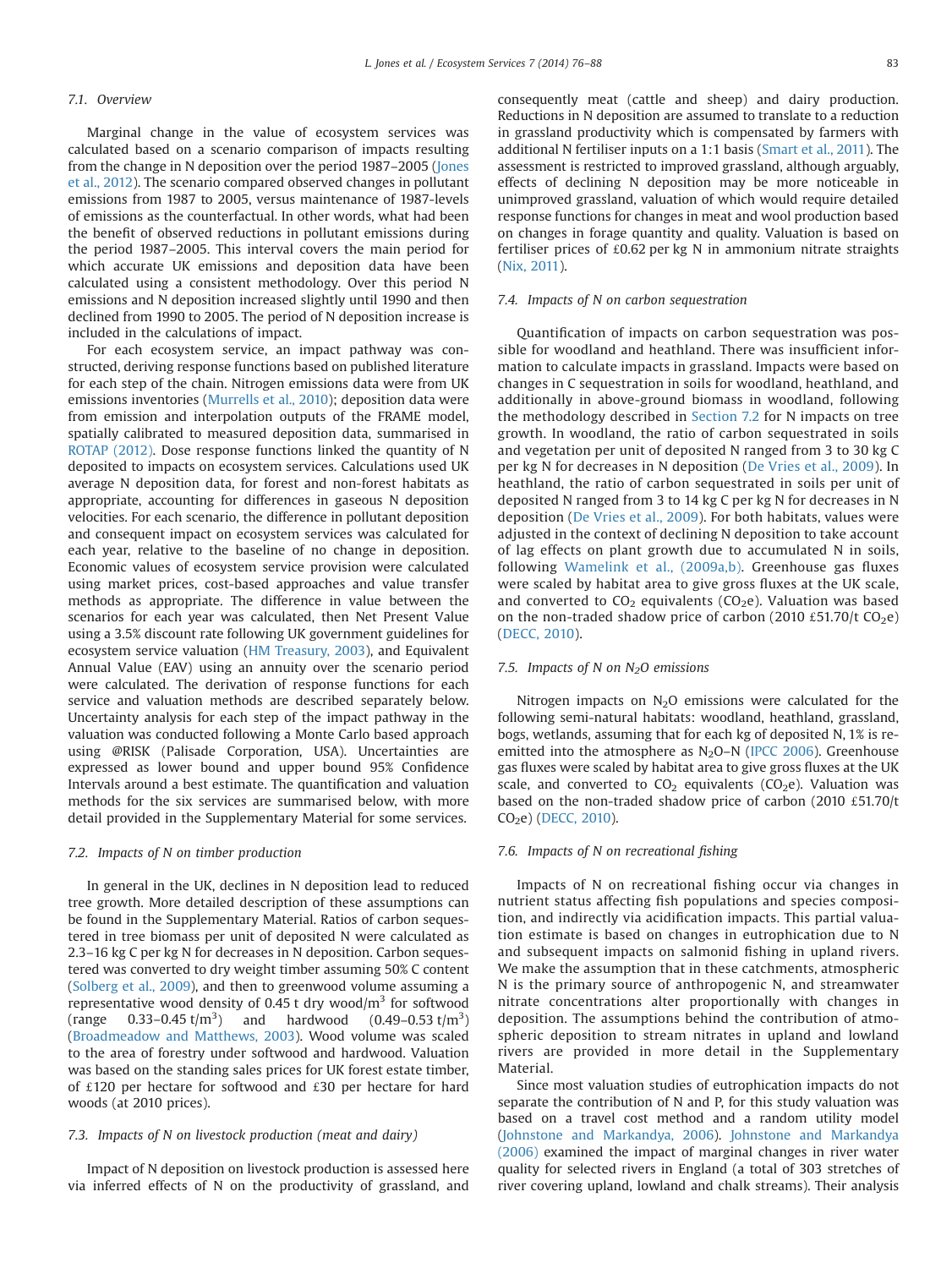includes the estimation of a trip prediction (participation) model which examines the relationship between river quality attributes and proportional changes in fishing trips, where a 10% increase in nitrate results in a 7% reduction in predicted fishing trips. [Johnstone and Markandya \(2006\)](#page-10-0) estimate that a 10% increase in nitrate reduces consumer surplus by £1.79 per trip (2001 £). This equates to  $£2.18$  in 2010 prices.

We proxied stream type by fish species with the assumption that all salmonid fishing occurs in upland river catchments. The number of angler days per year for salmon and sea trout angling is 3.8 million, mostly in rivers ([Radford et al., 2007](#page-11-0)). One angler day was equated to one trip ([Johnstone and Markandya, 2006](#page-10-0)). The change in consumer surplus was multiplied by the change in the number of trips calculated to generate a value for the impact of N deposition on recreational fishing in upland rivers. The relationship between the consumer surplus value and the change in trips was assumed to be linear.

### 7.7. Impacts of N on appreciation of biodiversity

This study defines the 'appreciation of biodiversity' in terms of non-use values associated with conserving elements of the natural environment, plant and animal species. The study focuses on biodiversity in terrestrial habitats, using nitrogen critical load exceedance (a damage threshold) as a proxy for habitat damage caused by N deposition ([Bobbink et al., 2010\)](#page-9-0). Impacts were calculated for four broad habitat types: woodland, heathland, acid grassland, calcareous grassland and bogs. More detail on the methodology is provided in the Supplementary Material.

Non-use values were based on a choice experiment methodology ([Christie et al., 2010; Christie and Rayment, 2012\)](#page-10-0), designed to value changes in the level of provision of seven separate ecosystem service attributes. These ecosystem service attributes included non-charismatic species, defined as follows [\(Christie et al., 2010\)](#page-10-0): threatened trees, plants, insects and bug species and populations that will be influenced by UK Biodiversity Action Plan implementation, framed in terms of increase or of decrease in the number of species. The WTP value for non-charismatic species was  $£88$  per household.

This WTP value was disaggregated by habitat according to an expert derived matrix, allowing separate attribution of ecosystem service value to the habitats modelled in this study [\(Table S1,](#page-9-0) [Supplementary Material\)](#page-9-0), comprising eight of the 19 habitats in [Christie et al. \(2010\)](#page-10-0). The disaggregated WTP values for each habitat were then scaled according to the proportional change in critical load exceedance for that habitat ([Figure S2, Supplementary](#page-9-0) [Material](#page-9-0)). The disaggregated, scaled value was then multiplied by the number of households in the UK, 25 million, to calculate a total value of this service for the UK for each habitat at a given level of historical N deposition.

### 8. Results

For the six ecosystem services that were assessed, changes in value due to declines in N deposition are shown in Table 1. There was a net decline in average UK N deposition of 2.53 kg N ha<sup>-1</sup> yr<sup>-1</sup> from 20.2 kg N ha<sup>-1</sup> yr<sup>-1</sup> in 1987 to 17.6 kg N ha<sup>-1</sup> yr<sup>-1</sup> in 2005. This resulted in a loss of ecosystem service value for timber production, livestock production, and carbon sequestration, but a gain in ecosystem service value for emissions of the greenhouse gas nitrous oxide, recreational fishing and biodiversity. There was a net benefit for ecosystem services of declining nitrogen deposition: the net equivalent annual value (EAV) of changes in ecosystem services due to changes in pollution deposition was £65.8 m (£5.1 m to £123.2 m, 95% CI) per year. When broken down by ecosystem service category, there was a cost for the two provisioning services of  $-\text{\pounds}6.2 \text{ m}$  $(-\text{\pounds}3.5 \text{ m to } -\text{\pounds}9.2 \text{ m}, 95\% \text{ Cl})$  due to a loss of N-stimulated productivity. Regulating services showed a mix of benefit and cost, but amounted to a net loss of  $-\text{\pounds}15.7$  m ( $-\text{\pounds}4.5$  m to  $-\text{\pounds}30.6$  m, 95% CI)). However, benefits to the two cultural services amounted to  $\text{\pounds}87.7 \text{ m}$  ( $\text{\pounds}13.1 \text{ m}$  to  $\text{\pounds}163.0 \text{ m}$ , 95% CI), which outweighed the net costs to provisioning and regulating services.

## 9. Discussion

In this paper we present an evidence-based summary of nitrogen impacts on ecosystem functions and processes within the context of impacts on ecosystem services. We acknowledge that this is, of necessity, a snapshot of the extensive nitrogeneffects literature spanning many decades. However, it serves to identify where evidence does exist to support assumed impacts on ecosystem services, and where the evidence is lacking, or where there is not yet consensus. Two examples illustrate these points. In both cases, an understanding of the underlying processes helps explain some of the discrepancies. It is usually assumed that N increases productivity of semi-natural grasslands, however productivity of oligotrophic calcareous grasslands and some upland grasslands is often restricted by phosphorus limitation and by climatic factors respectively (e.g. [Phoenix et al., 2003\)](#page-11-0). It is also assumed that N increases soil carbon accumulation as a result of stimulating plant productivity. However, accumulation of soil carbon is dependent on the delicate balance between increased carbon inputs to soil from litter and rhizodeposition and increased soil respiration rates. These relationships between soil carbon and nitrogen deposition differ by habitat, and may show contrasting impacts, with N increasing soil C in woodlands but decreasing it in bogs for example [\(Bragazza et al., 2006; De Vries et al., 2009\)](#page-10-0).

With the evidence so far, it is possible to quantify impact pathways for N impacts on selected ecosystem services, but it should be noted that they entail a range of assumptions. These include the issue of time lags and the reversibility of N impacts following reductions in deposition. Because N alters rates of

Table 1

Summary of costs (negative) and benefits (positive) to ecosystem services as a result of declines in nitrogen emissions (£million Equivalent Annual Value - EAV, 95% Cl in brackets), by ecosystem service.

| <b>Provisioning services</b>                                    |                                       | <b>Regulating services</b>            |                                  | Cultural services                                    |                                     | <b>Net EAV</b>                      |
|-----------------------------------------------------------------|---------------------------------------|---------------------------------------|----------------------------------|------------------------------------------------------|-------------------------------------|-------------------------------------|
| <b>Timber production</b>                                        | Livestock                             | <b>Net GHG emissions</b>              |                                  | <b>Recreational fishing</b>                          | <b>Appreciation of biodiversity</b> |                                     |
|                                                                 |                                       | CO <sub>2</sub>                       | N <sub>2</sub> O                 |                                                      |                                     |                                     |
| Loss<br>$-£1.80$<br>$(-\text{\pounds}0.7 - -\text{\pounds}3.5)$ | Loss<br>$-£4.40$<br>$(-£2.8 - -£5.7)$ | Loss<br>$-£21.00$<br>$(-1.72 - 1.39)$ | Gain<br>£5.30<br>$(E2.7 - E8.4)$ | Gain<br>£0.03<br>(No uncertainty estimate performed) | Gain<br>£87.70<br>$(f.13.1-f.163)$  | Gain<br>£65.80<br>$(E5.1 - E123.2)$ |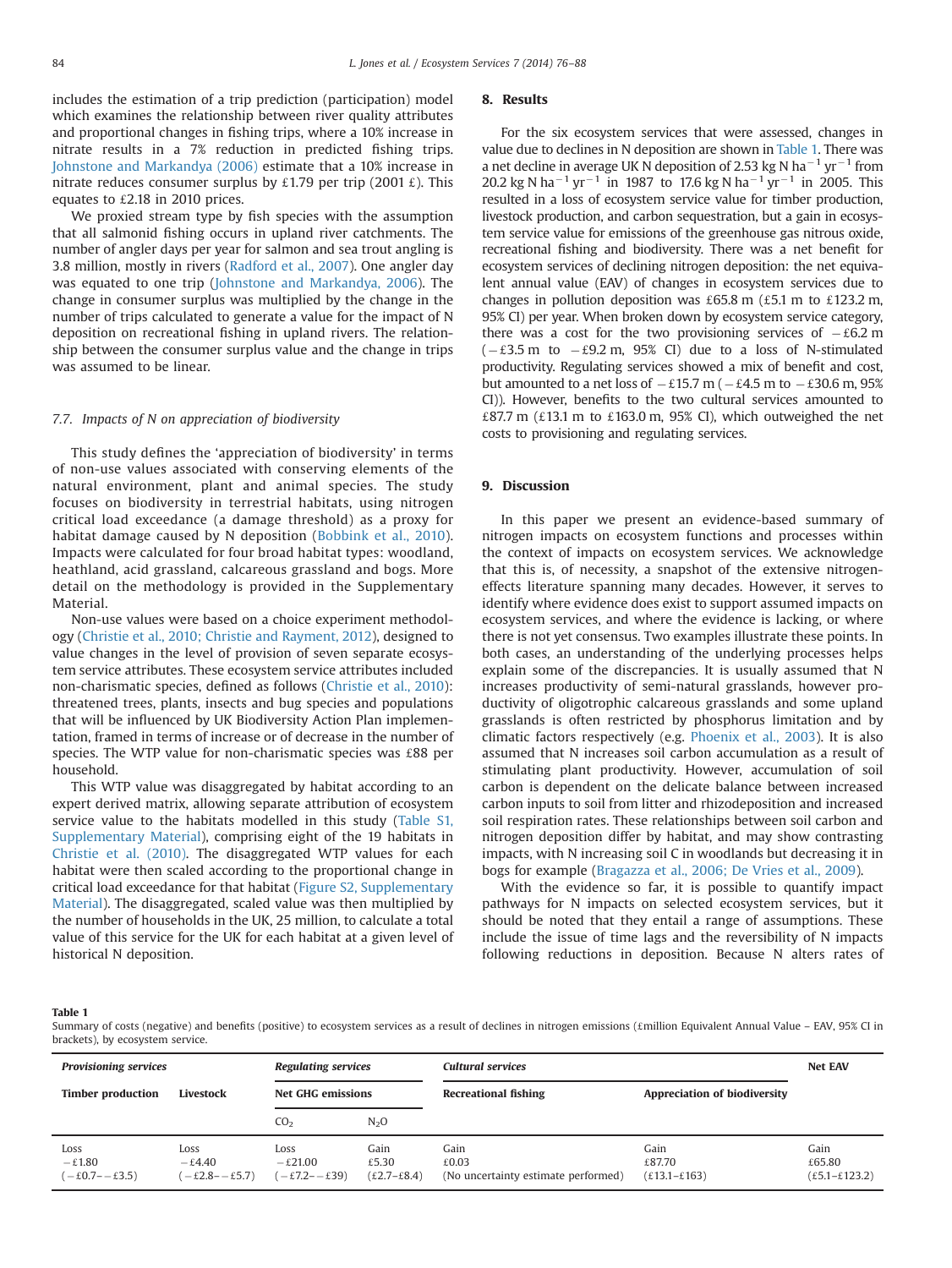<span id="page-9-0"></span>environmental processes, and accumulates in ecosystems, its effects are often long-lived. A reduction in deposition does not remove N from the soil–plant system. The continued high rates of tree growth ([Wamelink et al., 2009a](#page-12-0)) reflect the ongoing impacts of N stored within soils. Active intervention is required to remove N from soils, and even then hysteresis effects e.g. due to associated acidification of soils or waters mean that recovery is slow, may not take the same trajectory, or indeed may be irreversible. This concept of irreversible change is intimately linked with the idea that an ecological threshold should not be exceeded, i.e. with the idea of a critical load ([Smart et al., 2011](#page-11-0)).

Additional assumptions are applied in the quantification of the full impact pathway including the valuation steps. For example, it is assumed that farmers notice changes in grassland productivity associated with declining N deposition, and adjust their management accordingly. This is a strong assumption, and farmer decisions are not governed solely by productivity. In intensively managed systems where fertiliser application rates are high relative to deposition this may not be the case, yet when changes in deposition are large, as for sulphur, effects on yield are noticeable [\(Zhao et al., 2003\)](#page-12-0) and farmers change their management accordingly. In this case, it is likely that the assumed response of farmers to changes in N deposition over-estimates the financial impact on livestock production. The validity of valuing biodiversity is much debated, and methods are still in their infancy. Here we use value transfer from a WTP study on biodiversity valuation ([Christie et al., 2010; Christie and Rayment, 2012\)](#page-10-0) to a different valuation context, but where the outcome that respondents were asked to value is comparable (a decline in species populations of non-charismatic priority species). Non-charismatic species were chosen rather than the higher valuations attributed to charismatic species in [Christie et al. \(2010\)](#page-10-0) since the non-charismatic species closer represent the wide range of organisms known to be negatively affected by N deposition. The WTP estimates in [Christie et al. \(2010\)](#page-10-0) are within the range of other studies valuing biodiversity of multiple species [\(Nunes and van den Bergh, 2001\)](#page-11-0). Other studies have applied a restoration cost to value nitrogen impacts on biodiversity ([Ott et al., 2006\)](#page-11-0) which include a different set of assumptions: that it is possible to restore all impacted areas, that the methods and costs are known, and that all impacted areas are restored. Value transfer remains a reasonable option until studies are specifically designed to value atmospheric N deposition impacts on biodiversity. Although frequently criticised, stated preference techniques remain the only method for capturing non-use values, and many of the criticisms do not apply in welldesigned studies ([Carson et al., 2001\)](#page-10-0). Ignoring non-use values risks only partially capturing the impact of improvements in air pollution in an ecosystem services framework, which aims to provide a more holistic approach to evaluating policy impacts.

Here, we show through selected examples that it is possible to quantify impact pathways for N deposition using an improved understanding of bio-physical relationships and the evidencebased links to ecosystem service provision. We also illustrate their potential application in a policy context, which suggests considerable net benefit has been obtained as a result of policy measures to reduce N deposition, primarily of oxidised N from vehicle exhausts and large combustion sources, despite costs associated with declines in N-stimulated production in provisioning services. While the approaches here differ from those used in the European Nitrogen Assessment ([Sutton et al., 2011b\)](#page-11-0), the relative magnitude of impacts on ecosystems and on climate are similar, with much greater value associated with impacts on ecosystems. The net benefit in this study hinges on capturing the non-use values associated with appreciation of biodiversity in terrestrial habitats. In general, provisioning services which produce saleable commodities are relatively easy to value through market prices. By contrast, cultural services are much more difficult to value, and impacts on aquatic biodiversity, water quality and other recreation-related cultural services, which are all likely to see an increase in the level of service provision as a result of declines in N deposition, are not currently valued. This means that, until the methodologies for valuing cultural services and the valuation evidence base improve, assessments will be weighted in favour of provisioning services which, as shown in this study, may lead to underestimates of the benefits of reducing atmospheric N deposition.

Further development of this work should consider a number of issues. Constructing the impact pathways for ecosystem services requires multi-disciplinary teams involving environmental and social scientists, and environmental economists. In this study we present broad-brush assessments at national scale in order to show the broad applicability of the approach, but they can be further improved by more detailed spatial quantification of environmental impact and of valuation, as has been shown for ozone impacts on selected provisioning services [\(Mills et al., 2011;](#page-11-0) [Karlsson et al., 2005\)](#page-10-0). Nevertheless, there remain knowledge gaps in the underpinning environmental science, knowledge gaps in valuation, and in the impact pathways linking them, particularly for cultural services. These knowledge gaps need to be addressed before many of the impacts of N on other ecosystem services can be valued.

### Acknowledgements

This work was funded by the UK Department for Environment, Food and Rural Affairs (Defra) under contract NE0117 and through the UKREATE programme [\(http://ukreate.defra.gov.uk/](http://ukreate.defra.gov.uk/)), and cofunded by the Natural Environment Research Council.

#### Appendix A. Supplementary materials

Supplementary data associated with this article can be found in the online version at <http://dx.doi.org/10.1016/j.ecoser.2013.09.001>.

#### References

- [Armitage, H.F., Britton, A.J., van der Wal, R., Pearce, I.S.K., Thompson, D.B.A.,](http://refhub.elsevier.com/S2212-0416(13)00060-0/sbref1) [Woodin, S.J., 2012. Nitrogen deposition enhances moss growth, but leads to](http://refhub.elsevier.com/S2212-0416(13)00060-0/sbref1) [an overall decline in habitat condition of mountain moss-sedge heath. Global](http://refhub.elsevier.com/S2212-0416(13)00060-0/sbref1) [Change Biology 18, 290](http://refhub.elsevier.com/S2212-0416(13)00060-0/sbref1)–300.
- [Barbier, E.B., Koch, E.W., Silliman, B.R., Hacker, S.D., Wolanski, E., Primavera, J.,](http://refhub.elsevier.com/S2212-0416(13)00060-0/sbref2) [Granek, E.F., Polasky, S., Aswani, S., Cramer, L.A., Stoms, D.M., Kennedy, C.J., Bael,](http://refhub.elsevier.com/S2212-0416(13)00060-0/sbref2) [D., Kappel, C.V., Perillo, G.M., Reed, D.J., 2008. Coastal ecosystem-based](http://refhub.elsevier.com/S2212-0416(13)00060-0/sbref2) [management with nonlinear ecological functions and values. Science 319,](http://refhub.elsevier.com/S2212-0416(13)00060-0/sbref2) 321–[323.](http://refhub.elsevier.com/S2212-0416(13)00060-0/sbref2)
- [Beckett, K.P., Freer-Smith, P.H., Taylor, G., 1998. Urban woodlands: their role in](http://refhub.elsevier.com/S2212-0416(13)00060-0/sbref3) [reducing the effects of particulate pollution. Environmental Pollution 99,](http://refhub.elsevier.com/S2212-0416(13)00060-0/sbref3) 347–[360.](http://refhub.elsevier.com/S2212-0416(13)00060-0/sbref3)
- [Berg, B., McClaugherty, C., 2007. Plant Litter: Decomposition, Humus Formation,](http://refhub.elsevier.com/S2212-0416(13)00060-0/sbref4) [Carbon Sequestration, 2nd edition Springer](http://refhub.elsevier.com/S2212-0416(13)00060-0/sbref4)
- [Bobbink, R., Hicks, K., Galloway, J., Spranger, T., Alkemade, R., Ashmore, M.,](http://refhub.elsevier.com/S2212-0416(13)00060-0/sbref6) [Bustamante, M., Cinderby, S., Davidson, E., Dentener, F., Emmett, B., Erisman,](http://refhub.elsevier.com/S2212-0416(13)00060-0/sbref6) [J.-W., Fenn, M., Gilliam, F., Nordin, A., Pardo, L., De Vries, W., 2010. Global](http://refhub.elsevier.com/S2212-0416(13)00060-0/sbref6) [assessment of nitrogen deposition effects on terrestrial plant diversity: a](http://refhub.elsevier.com/S2212-0416(13)00060-0/sbref6) [synthesis. Ecological Applications 20, 30](http://refhub.elsevier.com/S2212-0416(13)00060-0/sbref6)–59.
- [Bobbink, R., Willems, J.H., 1987. Increasing dominance of](http://refhub.elsevier.com/S2212-0416(13)00060-0/sbref7) Brachypodium pinnatum [\(L.\) Beauv. in chalk grasslands a threat to a species-rich ecosystem. Biological](http://refhub.elsevier.com/S2212-0416(13)00060-0/sbref7) [Conservation 40, 301](http://refhub.elsevier.com/S2212-0416(13)00060-0/sbref7)–314.
- [Brady, N.C., Weil, R.R., 1999. The Nature and Properties of Soils, Twelfth edition](http://refhub.elsevier.com/S2212-0416(13)00060-0/sbref9) [Prentice Hall, New Jersey](http://refhub.elsevier.com/S2212-0416(13)00060-0/sbref9)
- [Bragazza, L., Freeman, C., Jones, T., Rydin, H., Limpens, J., Fenner, N., Ellis, T., Gerdol,](http://refhub.elsevier.com/S2212-0416(13)00060-0/sbref10) [R., Hajek, M., Hajek, T., Iacumin, P., Kutnar, L., Tahvanainen, T., Toberman, H.,](http://refhub.elsevier.com/S2212-0416(13)00060-0/sbref10) [2006. Atmospheric nitrogen deposition promotes carbon loss from peat bogs.](http://refhub.elsevier.com/S2212-0416(13)00060-0/sbref10) [Proceedings of the National Academy of Sciences 103, 19386](http://refhub.elsevier.com/S2212-0416(13)00060-0/sbref10)–19389.
- [Brink, C., van Grinsven, H., Jacobsen, B.H., Rabl, A., Gren, I.-M., Holland, M., Klimont,](http://refhub.elsevier.com/S2212-0416(13)00060-0/sbref11) [Z., Hicks., K., Brouwer, R., Dickens, R., Willems, J., Termansen, M., Velthof, G.,](http://refhub.elsevier.com/S2212-0416(13)00060-0/sbref11) [Alkemade, R., van Oorschot, M., Webb, J., 2011. Costs and bene](http://refhub.elsevier.com/S2212-0416(13)00060-0/sbref11)fits of nitrogen in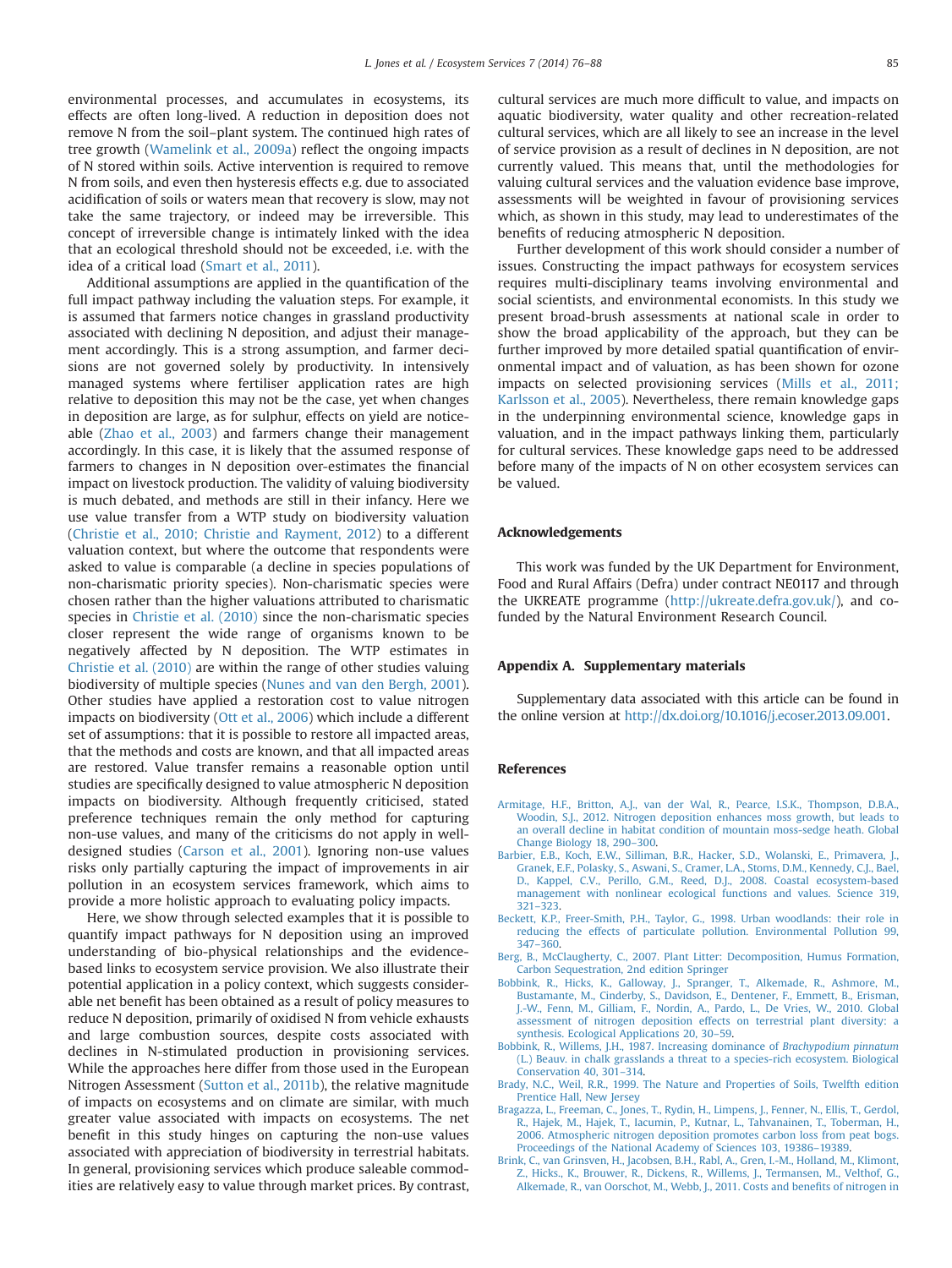<span id="page-10-0"></span>[the environment. In: Sutton, M.A., Howard, C.M., Erisman, J.-W., Billen, G.,](http://refhub.elsevier.com/S2212-0416(13)00060-0/sbref11) [Bleeker, A., Grennfelt, P., van Grinsven, H., Grizzetti, B. \(Eds.\), The European](http://refhub.elsevier.com/S2212-0416(13)00060-0/sbref11) [Nitrogen Assessment. Cambridge University Press, pp. 513](http://refhub.elsevier.com/S2212-0416(13)00060-0/sbref11)–540

- [Britton, A.J., Helliwell, R.C., Fisher, J.M., Gibbs, S., 2008. Interactive effects of](http://refhub.elsevier.com/S2212-0416(13)00060-0/sbref12) nitrogen deposition and fi[re on plant and soil chemistry in an alpine heathland.](http://refhub.elsevier.com/S2212-0416(13)00060-0/sbref12) [Environmental Pollution 156 \(2\), 409](http://refhub.elsevier.com/S2212-0416(13)00060-0/sbref12)–416.
- [Broadmeadow, M., Matthews, R., 2003. Forests, Carbon and Climate Change: The](http://refhub.elsevier.com/S2212-0416(13)00060-0/sbref13) [UK Contribution. Forestry Commission, Edinburgh \(Information note\)](http://refhub.elsevier.com/S2212-0416(13)00060-0/sbref13)
- [Butterbach-Bahl, K., Gundersen, P., Ambus, P., et al., 2011. Nitrogen processes in](http://refhub.elsevier.com/S2212-0416(13)00060-0/sbref14) [terrestrial ecosystems. In: Sutton, M.A., Howard, C.M., Erisman, J.-W., Billen, G.,](http://refhub.elsevier.com/S2212-0416(13)00060-0/sbref14) [Bleeker, A., Grennfelt, P., van Grinsven, H., Grizzetti, B. \(Eds.\), The European](http://refhub.elsevier.com/S2212-0416(13)00060-0/sbref14) [Nitrogen Assessment. Cambridge University Press, pp. 99](http://refhub.elsevier.com/S2212-0416(13)00060-0/sbref14)–125
- [Camargo, J.A., Alonso, A., 2006. Ecological and toxicological effects of inorganic](http://refhub.elsevier.com/S2212-0416(13)00060-0/sbref15) [nitrogen pollution in aquatic ecosystems: a global assessment. Environment](http://refhub.elsevier.com/S2212-0416(13)00060-0/sbref15) [International 32, 831](http://refhub.elsevier.com/S2212-0416(13)00060-0/sbref15)–849.
- [Cape, J.N., van der Eerden, L.J., Sheppard, L.J., Leith, I.D., Sutton, M.A., 2009. Evidence](http://refhub.elsevier.com/S2212-0416(13)00060-0/sbref16) [for changing the critical level for ammonia. Environmental Pollution 157 \(3\),](http://refhub.elsevier.com/S2212-0416(13)00060-0/sbref16) 1033–[1037.](http://refhub.elsevier.com/S2212-0416(13)00060-0/sbref16)
- [Carson, R.T., Flores, N.E., Meade, N.F., 2001. Contingent valuation: controversies and](http://refhub.elsevier.com/S2212-0416(13)00060-0/sbref17) [evidence. Environmental and Resource Economics 19, 173](http://refhub.elsevier.com/S2212-0416(13)00060-0/sbref17)–210.
- [Christie, M., Hyde, T., Cooper, R., Fazey, I., Dennis, P., Warren, J., Colombo, S., Hanley,](http://refhub.elsevier.com/S2212-0416(13)00060-0/sbref18) [N., 2010. Economic Valuation of the Bene](http://refhub.elsevier.com/S2212-0416(13)00060-0/sbref18)fits of Ecosystem Services Delivered by [the UK Biodiversity Action Plan \(Report to DEFRA\)](http://refhub.elsevier.com/S2212-0416(13)00060-0/sbref18)
- [Christie, M., Rayment, M., 2012. An economic assessment of the ecosystem service](http://refhub.elsevier.com/S2212-0416(13)00060-0/sbref19) benefi[ts derived from the SSSI biodiversity conservation policy in England and](http://refhub.elsevier.com/S2212-0416(13)00060-0/sbref19) [Wales. Ecosystem Services 1, 70](http://refhub.elsevier.com/S2212-0416(13)00060-0/sbref19)–84.
- [Clark, C.M., Tilman, D., 2008. Loss of plant species after chronic low-level nitrogen](http://refhub.elsevier.com/S2212-0416(13)00060-0/sbref20) [deposition to prairie grasslands. Nature 451, 712](http://refhub.elsevier.com/S2212-0416(13)00060-0/sbref20)–715.
- [Curtis, C., Simpson, G.., 2007. Freshwater Umbrella](http://refhub.elsevier.com/S2212-0416(13)00060-0/sbref21) The Effects of Nitrogen [Deposition and Climate Change on Freshwaters in the UK. Report to Defra](http://refhub.elsevier.com/S2212-0416(13)00060-0/sbref21) [under contract CPEA17, July 2007. Environmental Change Research Centre,](http://refhub.elsevier.com/S2212-0416(13)00060-0/sbref21) [University College London p. 205 \(ECRC Research Report No 115\)](http://refhub.elsevier.com/S2212-0416(13)00060-0/sbref21)
- [De Vries, W., Solberg, S., Dobbertin, M., Sterba, H., Laubhann, D., van Oijen, M.,](http://refhub.elsevier.com/S2212-0416(13)00060-0/sbref22) [Evans, C., Gundersen, P., Kros, J., Wamelink, G.W.W., Reinds, G.J., Sutton, M.](http://refhub.elsevier.com/S2212-0416(13)00060-0/sbref22) [A., 2009. The impact of nitrogen deposition on carbon sequestration by](http://refhub.elsevier.com/S2212-0416(13)00060-0/sbref22) [European forests and heathlands. Forest Ecology and Management 258,](http://refhub.elsevier.com/S2212-0416(13)00060-0/sbref22) 1814–[1823.](http://refhub.elsevier.com/S2212-0416(13)00060-0/sbref22)
- [De Vries, W., Solberg, S., Dobbertin, M., Sterba, H., Laubhann, D., Reinds, G.J.,](http://refhub.elsevier.com/S2212-0416(13)00060-0/sbref23) [Nabuurs, G.J., Gundersen, P., Sutton, M.A., 2008. Ecologically implausible carbon](http://refhub.elsevier.com/S2212-0416(13)00060-0/sbref23) [response? Nature 451, E1](http://refhub.elsevier.com/S2212-0416(13)00060-0/sbref23)–E3.
- DECC, 2010. Updated Short Term Traded Carbon Values for UK Public Policy Appraisal. June 2010.
- [Dise, N.B., Wright, R.F., 1995. Nitrogen leaching from European forests in relation to](http://refhub.elsevier.com/S2212-0416(13)00060-0/sbref24) [nitrogen deposition. Forest Ecology and Management 71 \(1](http://refhub.elsevier.com/S2212-0416(13)00060-0/sbref24)–2), 153–161.
- [Donaghy, M.J., Verspoor, E., 1997. Egg survival and timing of hatch in two Scottish](http://refhub.elsevier.com/S2212-0416(13)00060-0/sbref25) [Atlantic salmon stocks. Journal of Fish Biology 51 \(1\), 211](http://refhub.elsevier.com/S2212-0416(13)00060-0/sbref25)–214.
- [Dragosits, U., Dore, A.J., Sheppard, L.J., Vieno, M., Tang, S.Y., Theobald, M.R., Sutton,](http://refhub.elsevier.com/S2212-0416(13)00060-0/sbref26) [M.A., 2008. Ammonia in the atmosphere: sources, dispersion and fate of](http://refhub.elsevier.com/S2212-0416(13)00060-0/sbref26) atmospheric ammonia. In: Hatfi[eld, J.L., Follett, R.F. \(Eds.\), Nitrogen in the](http://refhub.elsevier.com/S2212-0416(13)00060-0/sbref26) [Environment: Sources Problems and Management. Elsevier, pp. 333](http://refhub.elsevier.com/S2212-0416(13)00060-0/sbref26)–393
- [Duprè, C., Stevens, C.J., Ranke, T., Bleeker, A., Peppler-Lisbach, C., Gowing, D.J.G.,](http://refhub.elsevier.com/S2212-0416(13)00060-0/sbref28) [Dise, N.B., Dorland, E., Bobbink, R., Diekmann, M., 2010. Changes in species](http://refhub.elsevier.com/S2212-0416(13)00060-0/sbref28) [richness and composition in European acidic grasslands over the past 70 years:](http://refhub.elsevier.com/S2212-0416(13)00060-0/sbref28) [the contribution of cumulative atmospheric nitrogen deposition. Global Change](http://refhub.elsevier.com/S2212-0416(13)00060-0/sbref28) [Biology 16, 344](http://refhub.elsevier.com/S2212-0416(13)00060-0/sbref28)–357.
- [Emmett, B., 2007. Nitrogen saturation of terrestrial ecosystems: Some recent](http://refhub.elsevier.com/S2212-0416(13)00060-0/sbref29) fi[ndings and their implications for our conceptual framework. Water Air and](http://refhub.elsevier.com/S2212-0416(13)00060-0/sbref29) [Soil Pollution Focus 7, 99](http://refhub.elsevier.com/S2212-0416(13)00060-0/sbref29)–109.
- [Evans, C.D., Chapman, P.J., Clark, J.M., Monteith, D.T., Cresser, M.S., 2006. Alternative](http://refhub.elsevier.com/S2212-0416(13)00060-0/sbref30) [explanations for rising dissolved organic carbon export from organic soils.](http://refhub.elsevier.com/S2212-0416(13)00060-0/sbref30) [Global Change Biology 12 \(11\), 2044](http://refhub.elsevier.com/S2212-0416(13)00060-0/sbref30)–2053.
- [Fenn, M.E., Baron, J.S., Allen, E.B., Rueth, H.M., Nydick, K.R., Geiser, L., Bowman,](http://refhub.elsevier.com/S2212-0416(13)00060-0/sbref31) [W.D., Sickman, J.O., Meixner, T., Johnson, D.W., Neitlich, P., 2003. Ecological](http://refhub.elsevier.com/S2212-0416(13)00060-0/sbref31) [effects of nitrogen deposition in the western United States. Bioscience 53 \(4\),](http://refhub.elsevier.com/S2212-0416(13)00060-0/sbref31) 404–[420.](http://refhub.elsevier.com/S2212-0416(13)00060-0/sbref31)
- Fisher J. (2003) Nitrogen–limited lakes: occurrence, basis and characteristics. Ph.D. thesis, University of Liverpool.
- [Fisher, B., Turner, R.K., Morling, P., 2009. De](http://refhub.elsevier.com/S2212-0416(13)00060-0/sbref32)fining and classifying ecosystem [services for decision making. Ecological Economics 68 \(3\), 643](http://refhub.elsevier.com/S2212-0416(13)00060-0/sbref32)–653.
- [Fisher, B., Turner, R.K., Zylstra, M., Brouwer, R., De Groot, R., Farber, S., Ferraro, P.,](http://refhub.elsevier.com/S2212-0416(13)00060-0/sbref33) [Green, R., Hadley, D., Harlow, J., Jefferiss, P., Kirkby, C., Morling, P., Mowatt, S.,](http://refhub.elsevier.com/S2212-0416(13)00060-0/sbref33) [Naidoo, R., Paavola, J., Strassburg, B., Yu, D., Balmford, A., 2008. Ecosystem](http://refhub.elsevier.com/S2212-0416(13)00060-0/sbref33) [services and economic theory: integration for policy-relevant research. Ecolo](http://refhub.elsevier.com/S2212-0416(13)00060-0/sbref33)[gical Applications 18 \(8\), 2050](http://refhub.elsevier.com/S2212-0416(13)00060-0/sbref33)–2067.
- [Freer-Smith, P.H., Holloway, S., Goodman, A., 1997. The uptake of particulates by an](http://refhub.elsevier.com/S2212-0416(13)00060-0/sbref34) [urban woodland: site description and particulate composition. Environmental](http://refhub.elsevier.com/S2212-0416(13)00060-0/sbref34) [Pollution 95, 27](http://refhub.elsevier.com/S2212-0416(13)00060-0/sbref34)–35.
- [Galloway, J.N., Townsend, A.R., Erisman, J.W., Bekunda, M., Cai, Z., Freney, J.R.,](http://refhub.elsevier.com/S2212-0416(13)00060-0/sbref35) [Martinelli, L.A., Seitzinger, S.P., Sutton, M.A., 2008. Transformation of the](http://refhub.elsevier.com/S2212-0416(13)00060-0/sbref35) [nitrogen cycle: recent trends, questions, and potential solutions. Science 320,](http://refhub.elsevier.com/S2212-0416(13)00060-0/sbref35) 889–[892.](http://refhub.elsevier.com/S2212-0416(13)00060-0/sbref35)
- [Gundersen, P., Rasmussen, L., 1990. Nitri](http://refhub.elsevier.com/S2212-0416(13)00060-0/sbref36)fication in forest soils: effects of nitrogen deposition on soil acidifi[cation and aluminium release. Reviews of Environ](http://refhub.elsevier.com/S2212-0416(13)00060-0/sbref36)[mental Contamination and Toxicology 13, 1](http://refhub.elsevier.com/S2212-0416(13)00060-0/sbref36)–45.
- [Gundersen, P., Callesen, I., de Vries, W., 1998. Nitrate leaching in forest ecosystems](http://refhub.elsevier.com/S2212-0416(13)00060-0/sbref37) is related to forest fl[oor C/N ratios. Environmental Pollution 102, 403](http://refhub.elsevier.com/S2212-0416(13)00060-0/sbref37)–407.
- HM Treasury, 2003. 'The Green Book: Appraisal and Evaluation in Central Government'. Available at 〈<http://greenbook.hm-treasury.gov.uk>〉. Accessed March 2013.
- Holland, M., Pye, S., Watkiss, P., Droste-Franke, B., Bickel, P., 2005. Damages Per Tonne Emission of PM2.5, NH<sub>3</sub>, SO<sub>2</sub>, NO<sub>x</sub> and VOCs from Each EU25 Member State (excluding Cyprus) and surrounding seas, Report to European Commission DG Environment.
- [Hutsch, B., Webster, C.P., Powlson, D.S., 1993. Long-term effects of nitrogen](http://refhub.elsevier.com/S2212-0416(13)00060-0/sbref38) [fertilization on methane oxidation in soil of the Broadbalk Wheat Experiment.](http://refhub.elsevier.com/S2212-0416(13)00060-0/sbref38) [Soil Biology and Biochemistry 25 \(I0\), 1307](http://refhub.elsevier.com/S2212-0416(13)00060-0/sbref38)–1315.
- [IPCC, 2006. 2006 IPCC Guidelines for National Greenhouse Gas Inventories,](http://refhub.elsevier.com/S2212-0416(13)00060-0/sbref39) [Prepared by the National Greenhouse Gas Inventories Programme. In: Eggle](http://refhub.elsevier.com/S2212-0416(13)00060-0/sbref39)[ston, H.S., Buendia, L., Miwa, K., Ngara, T., Tanabe, K. \(Eds.\), Published: IGES,](http://refhub.elsevier.com/S2212-0416(13)00060-0/sbref39) [Japan](http://refhub.elsevier.com/S2212-0416(13)00060-0/sbref39)
- [James, C., Fisher, J., Russel, V., Collings, S., Moss, B., 2005. Nitrate availability and](http://refhub.elsevier.com/S2212-0416(13)00060-0/sbref40) [hydrophyte species richness in shallow lakes. Freshwater Biology 50,](http://refhub.elsevier.com/S2212-0416(13)00060-0/sbref40) 1049–[1063.](http://refhub.elsevier.com/S2212-0416(13)00060-0/sbref40)
- [Jensen, L.S., Schjoerring, J.K., van der Hoek, K., Poulsen, H.D., Zevenbergen, J.F.,](http://refhub.elsevier.com/S2212-0416(13)00060-0/sbref41) [Palliere, C., Lammel, J., Brentrup, F., Jongbloed, A.W., Willems, J., van Grinsven,](http://refhub.elsevier.com/S2212-0416(13)00060-0/sbref41) H., 2011. Benefits of nitrogen for food fi[bre and industrial production. In:](http://refhub.elsevier.com/S2212-0416(13)00060-0/sbref41) [Sutton, M.A., Howard, C.M., Erisman, J.-W., Billen, G., Bleeker, A., Grennfelt, P.,](http://refhub.elsevier.com/S2212-0416(13)00060-0/sbref41) [van Grinsven, H., Grizzetti, B. \(Eds.\), The European Nitrogen Assessment.](http://refhub.elsevier.com/S2212-0416(13)00060-0/sbref41) [Cambridge University Press](http://refhub.elsevier.com/S2212-0416(13)00060-0/sbref41)
- [Johnstone, C., Markandya, A., 2006. Valuing river characteristics using combined](http://refhub.elsevier.com/S2212-0416(13)00060-0/sbref42) [site choice and participation travel cost models. Journal of Environmental](http://refhub.elsevier.com/S2212-0416(13)00060-0/sbref42) [Management 80, 237](http://refhub.elsevier.com/S2212-0416(13)00060-0/sbref42)–247.
- [Jones, M.L.M., Sowerby, A., Williams, D.L., Jones, R.E., 2008. Factors controlling soil](http://refhub.elsevier.com/S2212-0416(13)00060-0/sbref43) [development in sand dunes: evidence from a coastal dune soil chronosequence.](http://refhub.elsevier.com/S2212-0416(13)00060-0/sbref43) [Plant and Soil 307, 219](http://refhub.elsevier.com/S2212-0416(13)00060-0/sbref43)–234.
- [Jones, M.L.M., Oxley, E.R.B., Ashenden, T.W., 2002. The in](http://refhub.elsevier.com/S2212-0416(13)00060-0/sbref44)fluence of nitrogen [deposition, competition and desiccation on growth and regeneration of](http://refhub.elsevier.com/S2212-0416(13)00060-0/sbref44) Racomitrium lanuginosum [\(Hedw.\) Brid. Environmental Pollution 120,](http://refhub.elsevier.com/S2212-0416(13)00060-0/sbref44) 371–[378.](http://refhub.elsevier.com/S2212-0416(13)00060-0/sbref44)
- [Jones, M.L.M., Provins, A., Harper-Simmonds, L., Holland, M., Mills, G., Hayes, F.,](http://refhub.elsevier.com/S2212-0416(13)00060-0/sbref45) [Emmett, B.A., Hall, J., Sheppard, L.J., Smith, R., Sutton, M., Hicks, K., Ashmore, M.,](http://refhub.elsevier.com/S2212-0416(13)00060-0/sbref45) [Haines-Young, R., 2012. Using the Ecosystems Services Approach to Value Air](http://refhub.elsevier.com/S2212-0416(13)00060-0/sbref45) [Quality \(Full technical report to Defra, project NE0117\)](http://refhub.elsevier.com/S2212-0416(13)00060-0/sbref45)
- [Jones, M.L.M., Wallace, H.L., Norris, D., Brittain, S.A., Haria, S., Jones, R.E., Rhind, P.M.,](http://refhub.elsevier.com/S2212-0416(13)00060-0/sbref46) [Reynolds, B.R., Emmett, B.A., 2004. Changes in vegetation and soil character](http://refhub.elsevier.com/S2212-0416(13)00060-0/sbref46)[istics in coastal sand dunes along a gradient of atmospheric nitrogen deposi](http://refhub.elsevier.com/S2212-0416(13)00060-0/sbref46)[tion. Plant Biology 6 \(5\), 598](http://refhub.elsevier.com/S2212-0416(13)00060-0/sbref46)–605.
- [Jones, L., Nizam, M.S., Reynolds, B., Bareham, S., Oxley, E.R.B., 2013. Upwind impacts](http://refhub.elsevier.com/S2212-0416(13)00060-0/sbref47) [of ammonia from an intensive poultry unit. Environmental Pollution 180, 221-](http://refhub.elsevier.com/S2212-0416(13)00060-0/sbref47) [228](http://refhub.elsevier.com/S2212-0416(13)00060-0/sbref47)
- [Karlsson, P.E., Pleijel, H., Belhaj, M., Danielsson, H., Dahlin, B., Andersson, M.,](http://refhub.elsevier.com/S2212-0416(13)00060-0/sbref48) [Hansson, M., Munthe, J., Grennfelt, P., 2005. Economic assessment of the](http://refhub.elsevier.com/S2212-0416(13)00060-0/sbref48) [negative impacts of ozone on crop yields and forest production. A case study](http://refhub.elsevier.com/S2212-0416(13)00060-0/sbref48) [of the Estate Östads Säteri in Southwestern Sweden. Ambio 34 \(1\), 32](http://refhub.elsevier.com/S2212-0416(13)00060-0/sbref48)–40.
- [Knorr, W., Frey, S.D., Curtise, P.S., 2005. Nitrogen additions and litter decomposi](http://refhub.elsevier.com/S2212-0416(13)00060-0/sbref49)[tion: a meta-analysis. Ecology 86, 3252](http://refhub.elsevier.com/S2212-0416(13)00060-0/sbref49)–3257.
- [Kooijman, A.M., Dopheide, J.C.R., Sevink, J., Takken, I., Verstraten, J.M., 1998.](http://refhub.elsevier.com/S2212-0416(13)00060-0/sbref50) [Nutrient limitations and their implications on the effects of atmospheric](http://refhub.elsevier.com/S2212-0416(13)00060-0/sbref50) [deposition in coastal dunes; lime-poor and lime-rich sites in the Netherlands.](http://refhub.elsevier.com/S2212-0416(13)00060-0/sbref50) [Journal of Ecology 86 \(3\), 511](http://refhub.elsevier.com/S2212-0416(13)00060-0/sbref50)–526.
- [Kroglund, F., Rosseland, B.O., Teien, H.C., Salbu, B., Kristensen, T., Finstad, B., 2008.](http://refhub.elsevier.com/S2212-0416(13)00060-0/sbref51) [Water quality limits for Atlantic salmon \(](http://refhub.elsevier.com/S2212-0416(13)00060-0/sbref51)Salmo salar L.) exposed to short term [reductions in pH and increased aluminum simulating episodes. Hydrology and](http://refhub.elsevier.com/S2212-0416(13)00060-0/sbref51) [Earth System Sciences 12 \(2\), 491](http://refhub.elsevier.com/S2212-0416(13)00060-0/sbref51)–507.
- [Kronvang, B., Borgvang, S.A., Barkved, L.J., 2009. Towards European harmonised](http://refhub.elsevier.com/S2212-0416(13)00060-0/sbref52) procedures for quantifi[cation of nutrient losses from diffuse sources: the](http://refhub.elsevier.com/S2212-0416(13)00060-0/sbref52) [EUROHARP project. Journal of Environmental Monitoring 11, 503](http://refhub.elsevier.com/S2212-0416(13)00060-0/sbref52)–505.
- [Lien, L., Raddum, G.G., Fjellheim, A., Henriksen, A., 1996. A critical limit for acid](http://refhub.elsevier.com/S2212-0416(13)00060-0/sbref54) [neutralizing capacity in Norwegian surface waters, based on new analyses of](http://refhub.elsevier.com/S2212-0416(13)00060-0/sbref54) fi[sh and invertebrate responses. Science of the Total Environment 177,](http://refhub.elsevier.com/S2212-0416(13)00060-0/sbref54) 173–[193.](http://refhub.elsevier.com/S2212-0416(13)00060-0/sbref54)
- [Lilleskov, E.A., Fahey, T.J., Horton, T.R., Lovett, G.M., 2002. Belowground ectomycor](http://refhub.elsevier.com/S2212-0416(13)00060-0/sbref55)[rhizal fungal community change over a nitrogen deposition gradient in Alaska.](http://refhub.elsevier.com/S2212-0416(13)00060-0/sbref55) [Ecology 83, 104](http://refhub.elsevier.com/S2212-0416(13)00060-0/sbref55)–115.
- LRTAP Convention, 2010. Manual on methodologies and criteria for modelling and mapping critical loads and levels and air pollution effects, risks and trends. Available at: 〈<http://www.icpmapping.org>〉 –Accessed May 2013.
- [Lydersen, E., Larssen, T., Fjeld, E., 2004. The in](http://refhub.elsevier.com/S2212-0416(13)00060-0/sbref56)fluence of total organic carbon (TOC) [on the relationship between acid neutralizing capacity \(ANC\) and](http://refhub.elsevier.com/S2212-0416(13)00060-0/sbref56) fish status in [Norwegian lakes. Science of the Total Environment 326 \(1](http://refhub.elsevier.com/S2212-0416(13)00060-0/sbref56)–3), 63–69.
- [Maberly, S.C., King, L., Dent, M.M., Jones, R.I., Gibson, C.E., 2002. Nutrient limitation](http://refhub.elsevier.com/S2212-0416(13)00060-0/sbref57) [of phytoplankton and periphyton growth in upland lakes. Freshwater Biology](http://refhub.elsevier.com/S2212-0416(13)00060-0/sbref57) [47, 2136](http://refhub.elsevier.com/S2212-0416(13)00060-0/sbref57)–2152.
- [Mack, M.C., Schuur, E.A.G., Bret-Harte, M.S., Shaver, G.R., Chapin , F.S., 2004.](http://refhub.elsevier.com/S2212-0416(13)00060-0/sbref58) [Ecosystem carbon storage in arctic tundra reduced by long-term nutrient](http://refhub.elsevier.com/S2212-0416(13)00060-0/sbref58) [fertilization. Nature 431, 440](http://refhub.elsevier.com/S2212-0416(13)00060-0/sbref58)–443.
- [Maskell, L.C., Smart, S.M., Bullock, J.M., Thompson, K., Stevens, C.J., 2009. Nitrogen](http://refhub.elsevier.com/S2212-0416(13)00060-0/sbref59) [deposition causes widespread species loss in British habitats. Global Change](http://refhub.elsevier.com/S2212-0416(13)00060-0/sbref59) [Biology 16, 671](http://refhub.elsevier.com/S2212-0416(13)00060-0/sbref59)–679.
- [McLaughlin, S.B., Wullschleger, S.D., Sun, G., Nosal, M., 2007. Interactive effects of](http://refhub.elsevier.com/S2212-0416(13)00060-0/sbref60) [ozone and climate on water use, soil moisture content and stream](http://refhub.elsevier.com/S2212-0416(13)00060-0/sbref60)flow in a [southern Appalachian forest in the USA. New Phytologist 174, 125](http://refhub.elsevier.com/S2212-0416(13)00060-0/sbref60)–136.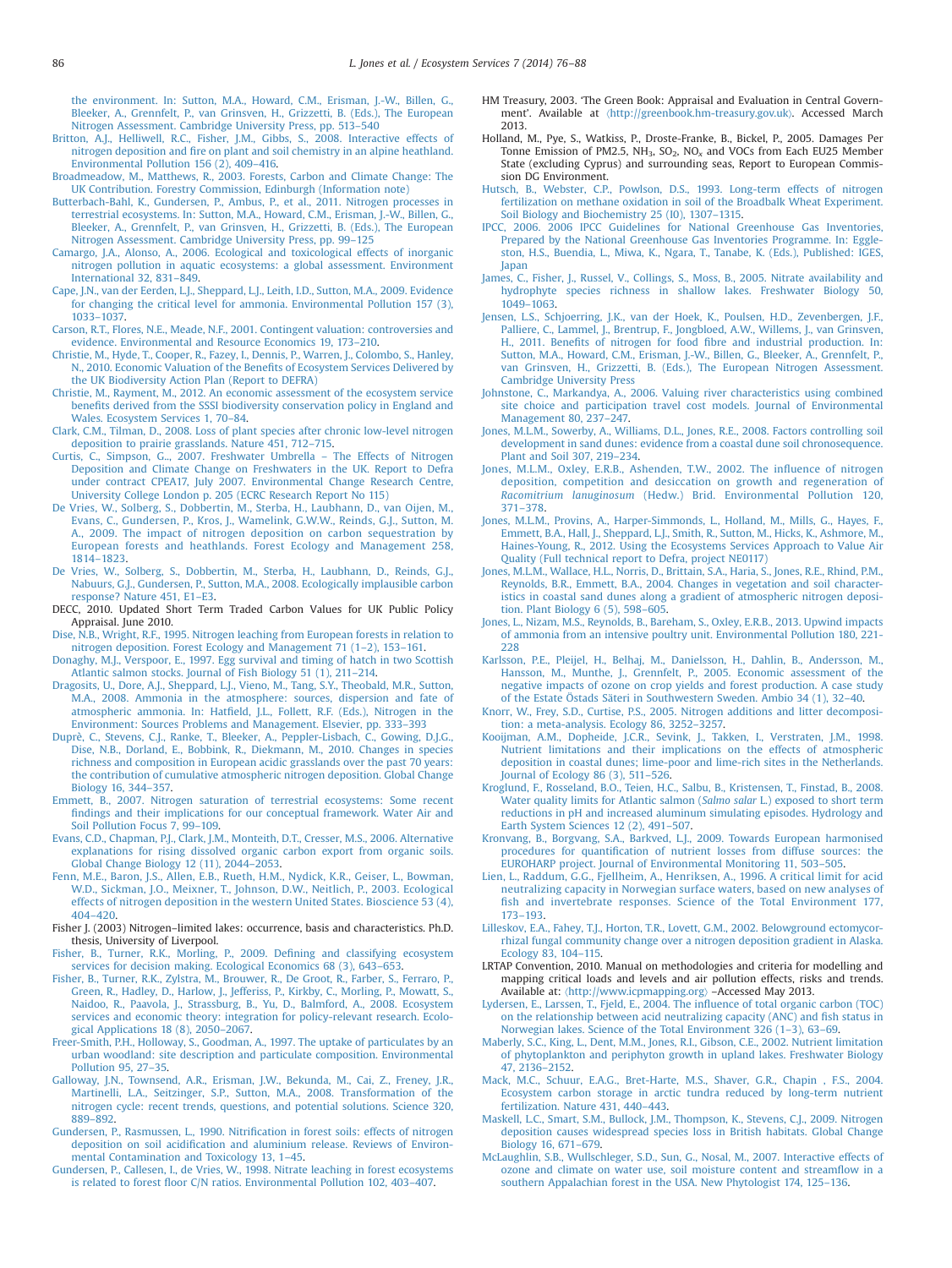- <span id="page-11-0"></span>[Mills, G., Hayes, F., Norris, D., Hall, J., Coyle, M., Cambridge, H., Cinderby, S., Abbott,](http://refhub.elsevier.com/S2212-0416(13)00060-0/sbref61) [J., Cooke, S., Murrells, T., 2011. Impacts of Ozone Pollution on Food Security in](http://refhub.elsevier.com/S2212-0416(13)00060-0/sbref61) [the UK: a Case Study for Two Contrasting Years, 2006 and 2008 \(Report to](http://refhub.elsevier.com/S2212-0416(13)00060-0/sbref61) [Defra, contract AQ0816\)](http://refhub.elsevier.com/S2212-0416(13)00060-0/sbref61)
- [Mitchell, R.J., Truscot, A.M., Leith, I.D., Cape, J.N., van Dijk, N., Tang, Y.S., Fowler, D.,](http://refhub.elsevier.com/S2212-0416(13)00060-0/sbref62) [Sutton, M.A., 2005. A study of the epiphytic communities of Atlantic oak woods](http://refhub.elsevier.com/S2212-0416(13)00060-0/sbref62) [along an atmospheric nitrogen deposition gradient. Journal of Ecology 93 \(3\),](http://refhub.elsevier.com/S2212-0416(13)00060-0/sbref62) 482–[492.](http://refhub.elsevier.com/S2212-0416(13)00060-0/sbref62)
- [Möller, I., Spencer, T., French, J.R., Leggett, D.J., Dixon, M., 1999. Wave transforma](http://refhub.elsevier.com/S2212-0416(13)00060-0/sbref63)tion over salt marshes: a fi[eld and numerical modelling study from North](http://refhub.elsevier.com/S2212-0416(13)00060-0/sbref63) [Norfolk, England. Estuarine, Coastal and Shelf Science 49, 411](http://refhub.elsevier.com/S2212-0416(13)00060-0/sbref63)–426.
- Morgan, C., Owens, N., 2006. Benefi[ts of water quality policies: the Chesapeake Bay.](http://refhub.elsevier.com/S2212-0416(13)00060-0/sbref64) [Ecological Economics 39, 271](http://refhub.elsevier.com/S2212-0416(13)00060-0/sbref64)–284.
- [Murrells, T.P., Passant, N.R., Thistlethwaite, G., Wagner, A., Li, Y., Bush, T., Norris, J.,](http://refhub.elsevier.com/S2212-0416(13)00060-0/sbref65) [Walker, C., Stewart, R.A., Tsagatakis, I., Whiting, R., Conolly, C., Okamura, S.,](http://refhub.elsevier.com/S2212-0416(13)00060-0/sbref65) [Peirce, M., Sneddon, S., Webb, J., Thomas, J., MacCarthy, J., Choudrie, S., Brophy,](http://refhub.elsevier.com/S2212-0416(13)00060-0/sbref65) [N., 2010. UK Emissions of Air Pollutants 1970 to 2008. AEA Energy and](http://refhub.elsevier.com/S2212-0416(13)00060-0/sbref65) [Environment](http://refhub.elsevier.com/S2212-0416(13)00060-0/sbref65)
- [Nijssen, M., Alders, K., Van der Smissen, N., Esselink, H., 2001. Effects of grass](http://refhub.elsevier.com/S2212-0416(13)00060-0/sbref66) [encroachment and grazing management on carabid assemblages of dry dune](http://refhub.elsevier.com/S2212-0416(13)00060-0/sbref66) [grasslands. Proceedings of Experimental and Applied Entomology Amsterdam](http://refhub.elsevier.com/S2212-0416(13)00060-0/sbref66) [12, 113](http://refhub.elsevier.com/S2212-0416(13)00060-0/sbref66)–120.
- [Nix, 2011. Farm Management Pocket Book, Forty-](http://refhub.elsevier.com/S2212-0416(13)00060-0/sbref67)first edition Agro Business [Consultants Ltd.](http://refhub.elsevier.com/S2212-0416(13)00060-0/sbref67)
- Nowak, D.J., Crane, D.E., 2000. The Urban Forest Effects (UFORE) Model: quantifying urban forest structure and functions. In: Hansen, M., Burk, T., Eds. Integrated Tools for Natural Resources Inventories in the 21st Century. Gen. Tech. Rep. NC-212. St. Paul, MN: U.S. Dept. of Agriculture, Forest Service, North Central Forest Experiment Station. 714–720.
- [Nunes, P.A.L.D., van den Bergh, J.C.J.M., 2001. Economic valuation of biodiversity:](http://refhub.elsevier.com/S2212-0416(13)00060-0/sbref68) [sense or nonsense? Ecological Economics 39, 203](http://refhub.elsevier.com/S2212-0416(13)00060-0/sbref68)–222.
- [Oenema, O., Bleeker, A., Braathen, N.A., Bud](http://refhub.elsevier.com/S2212-0416(13)00060-0/sbref69)ňáková, M., Bull, K., Čermák, P., Geupel, [M., Hicks, K., Hoft, R., Kozlova, N., Leip, A., Spranger, T., Valli, L., Velthof, G.,](http://refhub.elsevier.com/S2212-0416(13)00060-0/sbref69) [Winiwarter, W., 2011. Nitrogen in current European policies. In: Sutton, M.A.,](http://refhub.elsevier.com/S2212-0416(13)00060-0/sbref69) [Howard, C.M., Erisman, J.-W., Billen, G., Bleeker, A., Grennfelt, P., van Grinsven,](http://refhub.elsevier.com/S2212-0416(13)00060-0/sbref69) [H., Grizzetti, B. \(Eds.\), The European Nitrogen Assessment. Cambridge Uni](http://refhub.elsevier.com/S2212-0416(13)00060-0/sbref69)[versity Press, pp. 62](http://refhub.elsevier.com/S2212-0416(13)00060-0/sbref69)–81
- [Ormerod, S.J., Durance, I., 2009. Restoration and recovery from acidi](http://refhub.elsevier.com/S2212-0416(13)00060-0/sbref70)fication in [upland Welsh streams over 25 years. Journal of Ecology 42, 213](http://refhub.elsevier.com/S2212-0416(13)00060-0/sbref70)–226.
- O'Sullivan, O., 2008. Long Term Nitrogen Pollution Impacts on Grasslands and their Recovery Responses. Ph.D. Thesis, University of Sheffield.
- Ott, W., Baur, M., Kaufmann, Y., Frishknecht, R., Steiner, R.. 2006. Assessment of Biodiversity Losses. Deliverable D4.2.-RS 1b/WP4–July 06. NEEDS (New Energy Externalities Developments and Sustainability). Project nr. 502678. Switzerland.
- [Pardo, L.H., Robin-Abbott, M.J., Driscoll, C.T. \(Eds.\), 2010. \(USDA Forest Service](http://refhub.elsevier.com/S2212-0416(13)00060-0/sbref71) [General Technical Report\)](http://refhub.elsevier.com/S2212-0416(13)00060-0/sbref71)
- [Pearce, I.S.K., van der Wal, R., 2002. Effects of nitrogen deposition on growth and](http://refhub.elsevier.com/S2212-0416(13)00060-0/sbref72) survival of montane Racomitrium lanuginosum [heath. Biological Conservation](http://refhub.elsevier.com/S2212-0416(13)00060-0/sbref72) [104, 83](http://refhub.elsevier.com/S2212-0416(13)00060-0/sbref72)–89.
- [Phoenix, G.K., Emmett, B.A., Britton, A.J., Caporn, S.J.M., Dise, N.B., Helliwell, R.,](http://refhub.elsevier.com/S2212-0416(13)00060-0/sbref73) [Jones, L., Leake, J.R., Leith, I.D., Sheppard, L.J., Sowerby, A., Pilkington, M.G.,](http://refhub.elsevier.com/S2212-0416(13)00060-0/sbref73) [Rowe, E.C., Ashmore, M.R., Power, S.A., 2012. Impacts of atmospheric nitrogen](http://refhub.elsevier.com/S2212-0416(13)00060-0/sbref73) [deposition: responses of multiple plant and soil parameters across contrasting](http://refhub.elsevier.com/S2212-0416(13)00060-0/sbref73) ecosystems in long-term fi[eld experiments. Global Change Biology 18 \(4\),](http://refhub.elsevier.com/S2212-0416(13)00060-0/sbref73) 1197–[1215.](http://refhub.elsevier.com/S2212-0416(13)00060-0/sbref73)
- [Phoenix, G.K., Booth, R.E., Leake, J.R., Read, D.J., Grime, J.P., Lee, J.A., 2003. Effects of](http://refhub.elsevier.com/S2212-0416(13)00060-0/sbref74) [enhanced nitrogen deposition and phosphorus limitation on nitrogen budgets](http://refhub.elsevier.com/S2212-0416(13)00060-0/sbref74) [of semi-natural grasslands. Global Change Biology 9 \(9\), 1309](http://refhub.elsevier.com/S2212-0416(13)00060-0/sbref74)–1321.
- [Pilegaard, K., Skiba, U., Ambus, P., Beier, C., Bruggemann, N., Butterbach-Bahl, K., Dick, J.,](http://refhub.elsevier.com/S2212-0416(13)00060-0/sbref75) [Dorsey, J., Duyzer, J., Gallagher, M., Gasche, R., Horvath, L., Kitzler, B., Leip, A.,](http://refhub.elsevier.com/S2212-0416(13)00060-0/sbref75) [Pihlatie, M.K., Rosenkranz, P., Seufert, G., Vesala, T., Westrate, H., Zechmeister-](http://refhub.elsevier.com/S2212-0416(13)00060-0/sbref75)[Boltenstern, S., 2006. Factors controlling regional differences in forest soil emission](http://refhub.elsevier.com/S2212-0416(13)00060-0/sbref75) of nitrogen oxides (NO and  $N_2O$ ). Biogeosciences 3, 651–661.
- [Pitcairn, C.E.R., Skiba, U., Sutton, M.A., Fowler, D., Munro, R., Kennedy, V., 2002.](http://refhub.elsevier.com/S2212-0416(13)00060-0/sbref76) Defi[ning the spatial impacts of poultry farm emissions on species composition](http://refhub.elsevier.com/S2212-0416(13)00060-0/sbref76) of adjacent woodland ground fl[ora using Ellenberg nitrogen index, nitrous](http://refhub.elsevier.com/S2212-0416(13)00060-0/sbref76) [oxide and nitric oxide emission and foliar nitrogen as marker variables.](http://refhub.elsevier.com/S2212-0416(13)00060-0/sbref76) [Environmental Pollution 119, 9](http://refhub.elsevier.com/S2212-0416(13)00060-0/sbref76)–21.
- [Plassmann, K., Edwards-Jones, G., Jones, M.L.M., 2009. The effects of low levels of](http://refhub.elsevier.com/S2212-0416(13)00060-0/sbref77) [nitrogen deposition and grazing on dune grassland. Science of the Total](http://refhub.elsevier.com/S2212-0416(13)00060-0/sbref77) [Environment 407 \(4\), 1391](http://refhub.elsevier.com/S2212-0416(13)00060-0/sbref77)–1404.
- [Power, S.A., Ashmore, M.R., Cousins, D.A., Ainsworth, N., 1995. Long term effects of](http://refhub.elsevier.com/S2212-0416(13)00060-0/sbref78) [enhanced nitrogen deposition on a lowland dry heath in southern Britain.](http://refhub.elsevier.com/S2212-0416(13)00060-0/sbref78) [Water Air and Soil Pollution 85 \(3\), 1701](http://refhub.elsevier.com/S2212-0416(13)00060-0/sbref78)–1706.
- [Power, S.A., Green, E.R., Barker, C.G., Bell, J.N.B., Ashmore, M.R., 2006. Ecosystem](http://refhub.elsevier.com/S2212-0416(13)00060-0/sbref79) [recovery: Heathland response to a reduction in nitrogen deposition. Global](http://refhub.elsevier.com/S2212-0416(13)00060-0/sbref79) [Change Biology 12 \(7\), 1241](http://refhub.elsevier.com/S2212-0416(13)00060-0/sbref79)–1252.
- [Radford, A., Riddington, G., Gibson, H., 2007. Economic Evaluation of Inland](http://refhub.elsevier.com/S2212-0416(13)00060-0/sbref80) [Fisheries: The Economic Impact of Freshwater Angling in England and Wales](http://refhub.elsevier.com/S2212-0416(13)00060-0/sbref80) [\(Report for the Environment Agency\)](http://refhub.elsevier.com/S2212-0416(13)00060-0/sbref80)
- ROTAP, 2012. Review of Transboundary Air Pollution 2010. Acidification, Eutrophication, Ground Level Ozone and Heavy Metals in the UK.
- [Rousk, J., Baath, E., Brookes, P.C., Lauber, C.L., Lozupone, C., Caporaso, J.G., Knight, R.,](http://refhub.elsevier.com/S2212-0416(13)00060-0/sbref82) [Fierer, N., 2010. Soil bacterial and fungal communities across a pH gradient in](http://refhub.elsevier.com/S2212-0416(13)00060-0/sbref82) [an arable soil. The ISME Journal 4, 1340](http://refhub.elsevier.com/S2212-0416(13)00060-0/sbref82)–1351.
- [Rowe, E.C., Evans, C.D., Emmett, B.A., Reynolds, B., Helliwell, R.C., Coull, M.C., Curtis,](http://refhub.elsevier.com/S2212-0416(13)00060-0/sbref83) [C.J., 2006. Vegetation type affects the relationship between soil carbon to](http://refhub.elsevier.com/S2212-0416(13)00060-0/sbref83) [nitrogen ratio and nitrogen leaching. Water Air and Soil Pollution 177 \(1](http://refhub.elsevier.com/S2212-0416(13)00060-0/sbref83)–4), 335–[347.](http://refhub.elsevier.com/S2212-0416(13)00060-0/sbref83)
- [Sala, O.E., Chapin , F.S., Armesto, J.J., Berlow, R., Bloom](http://refhub.elsevier.com/S2212-0416(13)00060-0/sbref84)field, J., Dirzo, R., Huber-[Sanwald, E., Huenneke, L.F., Jackson, R.B., Kinzig, A., Leemans, R., Lodge, D.,](http://refhub.elsevier.com/S2212-0416(13)00060-0/sbref84) [Mooney, H.A., Oesterheld, M., Poff, N.L., Sykes, M.T., Walker, B.H., Walker, M.,](http://refhub.elsevier.com/S2212-0416(13)00060-0/sbref84) [Wall, D.H., 2000. Global biodiversity scenarios for the year 2100. Science 287,](http://refhub.elsevier.com/S2212-0416(13)00060-0/sbref84) 1770–[1774.](http://refhub.elsevier.com/S2212-0416(13)00060-0/sbref84)
- Sheppard, L.J., Leith, I.D., Crossley, A., Van Dijk, N., Fowler, D., Sutton, M.A. [Woods, C., 2008. Stress responses of](http://refhub.elsevier.com/S2212-0416(13)00060-0/sbref85) Calluna vulgaris to reduced and oxidised N applied under '[real world conditions. Environmental Pollution 154 \(3\),](http://refhub.elsevier.com/S2212-0416(13)00060-0/sbref85) 404–[413.](http://refhub.elsevier.com/S2212-0416(13)00060-0/sbref85)
- [Sheppard, L.J., Leith, I.D., Crossley, A., van Dijk, N., Cape, J.N., Fowler, D., Sutton, M.A.,](http://refhub.elsevier.com/S2212-0416(13)00060-0/sbref86) [2009. Long-term cumulative exposure exacerbates the effects of atmospheric](http://refhub.elsevier.com/S2212-0416(13)00060-0/sbref86) [ammonia on an ombrotrophic bog: implications for critical levels. In: Sutton,](http://refhub.elsevier.com/S2212-0416(13)00060-0/sbref86) [Mark A., Reis, Stefan, Baker, Samantha, M.H. \(Eds.\), Atmospheric Ammonia:](http://refhub.elsevier.com/S2212-0416(13)00060-0/sbref86) [Detecting Emission Changes and Environmental Impacts. Springer,](http://refhub.elsevier.com/S2212-0416(13)00060-0/sbref86) pp. 49–[58 \(Results of an Expert Workshop under the Convention on Long](http://refhub.elsevier.com/S2212-0416(13)00060-0/sbref86)[range Transboundary Air Pollution\)](http://refhub.elsevier.com/S2212-0416(13)00060-0/sbref86)
- [Skiba, U., Sheppard, L., Pitcairn, C.E.R., Leith, I., Crossley, A., Van Dijk, S., Kennedy, V.](http://refhub.elsevier.com/S2212-0416(13)00060-0/sbref88) [H., Fowler, D., 1998. Soil nitrous oxide and nitric oxide emissions as indicators](http://refhub.elsevier.com/S2212-0416(13)00060-0/sbref88) [of elevated atmospheric N deposition rates in seminatural ecosystems. Envir](http://refhub.elsevier.com/S2212-0416(13)00060-0/sbref88)[onmental Pollution 102, 457](http://refhub.elsevier.com/S2212-0416(13)00060-0/sbref88)–461.
- [Smart, J.C.R., Hicks, K., Sutton, M.A., Ashmore, M., 2011. Applying the ecosystem](http://refhub.elsevier.com/S2212-0416(13)00060-0/sbref89) [service concept to air quality management in the UK: a case study for ammonia.](http://refhub.elsevier.com/S2212-0416(13)00060-0/sbref89) [Econometrics 22, 649](http://refhub.elsevier.com/S2212-0416(13)00060-0/sbref89)–661.
- [Smith, V.H., Schindler, D.W., 2009. Eutrophication science: where do we go from](http://refhub.elsevier.com/S2212-0416(13)00060-0/sbref90) [here? Trends in Ecology and Evolution 24, 201](http://refhub.elsevier.com/S2212-0416(13)00060-0/sbref90)–207.
- [Solberg, S., Dobbertin, M., Reinds, G.J., Lange, H., Andreassen, K., Fernandez, P.G.,](http://refhub.elsevier.com/S2212-0416(13)00060-0/sbref91) [Hildingsson, A., de Vries, W., 2009. Analyses of the impact of changes in](http://refhub.elsevier.com/S2212-0416(13)00060-0/sbref91) [atmospheric deposition and climate on forest growth in European monitoring](http://refhub.elsevier.com/S2212-0416(13)00060-0/sbref91) [plots: a stand growth approach. Forest Ecology and Management 258,](http://refhub.elsevier.com/S2212-0416(13)00060-0/sbref91) 1735–[1750.](http://refhub.elsevier.com/S2212-0416(13)00060-0/sbref91)
- [Soussana, J.F., Loiseau, P., Vuichard, N., Ceschia, E., Balesdent, J., Chevallier, T.,](http://refhub.elsevier.com/S2212-0416(13)00060-0/sbref92) [Arrouays, D., 2004. Carbon cycling and sequestration opportunities in tempe](http://refhub.elsevier.com/S2212-0416(13)00060-0/sbref92)[rate grasslands. Soil Use and Management 20, 219](http://refhub.elsevier.com/S2212-0416(13)00060-0/sbref92)–230.
- [Stevens, C.J., Thompson, K., Grime, J.P., Long, C.J., Gowing, D.J.G., 2010. Contribution](http://refhub.elsevier.com/S2212-0416(13)00060-0/sbref93) of acidifi[cation and eutrophication to declines in species richness of calcifuge](http://refhub.elsevier.com/S2212-0416(13)00060-0/sbref93) [grasslands along a gradient of atmospheric nitrogen deposition. Functional](http://refhub.elsevier.com/S2212-0416(13)00060-0/sbref93) [Ecology 24, 478](http://refhub.elsevier.com/S2212-0416(13)00060-0/sbref93)–484.
- [Stevens, C.J., Dise, N.B., Mountford, J.O., Gowing, D.J., 2004. Impact of nitrogen](http://refhub.elsevier.com/S2212-0416(13)00060-0/sbref94) [deposition on the species richness of grasslands. Science 303 \(5665\),](http://refhub.elsevier.com/S2212-0416(13)00060-0/sbref94) 1876–[1879.](http://refhub.elsevier.com/S2212-0416(13)00060-0/sbref94)
- [Sutton, M., Howard, C.M., Erisman, J.W., Billen, G., Bleeker, A., Grennfelt, P., van](http://refhub.elsevier.com/S2212-0416(13)00060-0/sbref95) [Grinsven, H., Grizzetti, B. \(Eds.\), 2011a. Cambridge University Press, Cambridge](http://refhub.elsevier.com/S2212-0416(13)00060-0/sbref95)
- [Sutton, M.A., Oenema, O., Erisman, J.W., Leip, A., van Grinsven, H., Winiwarter, W.,](http://refhub.elsevier.com/S2212-0416(13)00060-0/sbref96) [2011b. Too much of a good thing. Nature Comment 472, 159](http://refhub.elsevier.com/S2212-0416(13)00060-0/sbref96)–161. [Sutton, M.A., Simpson, D., Levy, P.E., Smith, R.I., Reis, S., van Oijen, M., de Vries,](http://refhub.elsevier.com/S2212-0416(13)00060-0/sbref97)
- [W., 2008. Uncertainties in the relationship between atmospheric nitrogen](http://refhub.elsevier.com/S2212-0416(13)00060-0/sbref97) [deposition and forest carbon sequestration. Global Change Biology 14,](http://refhub.elsevier.com/S2212-0416(13)00060-0/sbref97) 2057–[2063.](http://refhub.elsevier.com/S2212-0416(13)00060-0/sbref97)
- [Terry, A.C., Ashmore, M.R., Power, S.A., Allchin, E.A., Heil, G.W., 2004. Modelling the](http://refhub.elsevier.com/S2212-0416(13)00060-0/sbref98) [impacts of atmospheric nitrogen deposition on Calluna-dominated ecosystems](http://refhub.elsevier.com/S2212-0416(13)00060-0/sbref98) [in the UK. Journal of Applied Ecology 41 \(5\), 897](http://refhub.elsevier.com/S2212-0416(13)00060-0/sbref98)–909.
- [Turner, R.K., Daily, G.C., 2008. The ecosystem services framework and natural](http://refhub.elsevier.com/S2212-0416(13)00060-0/sbref99) [capital conservation. Environmental and Resource Economics 39 \(1\), 25](http://refhub.elsevier.com/S2212-0416(13)00060-0/sbref99)–35.
- UK NEA, 2012. The UK National Ecosystem Assessment. 〈[http://uknea.unep-wcmc.](http://uknea.unep-wcmc.org/) [org/](http://uknea.unep-wcmc.org/)〉 Accessed May 2013.
- [Van Den Berg, L.J.L., Vergeer, P., Rich, T.C.G., Smart, S.M., Guest, D., Ashmore, M.](http://refhub.elsevier.com/S2212-0416(13)00060-0/sbref100) [R., 2011. Direct and indirect effects of nitrogen deposition on species](http://refhub.elsevier.com/S2212-0416(13)00060-0/sbref100) [composition change in calcareous grasslands. Global Change Biology 17,](http://refhub.elsevier.com/S2212-0416(13)00060-0/sbref100) 1871–[1883.](http://refhub.elsevier.com/S2212-0416(13)00060-0/sbref100)
- [van der Molen, D.T., Portielje, R., de Nobel, W.T., Boers, P.C.M., 1998. Nitrogen in](http://refhub.elsevier.com/S2212-0416(13)00060-0/sbref101) [Dutch freshwater lakes: trends and targets. Environmental Pollution 102,](http://refhub.elsevier.com/S2212-0416(13)00060-0/sbref101) 553–[557.](http://refhub.elsevier.com/S2212-0416(13)00060-0/sbref101)
- [Van Wijnen, H.J., Bakker, J.P., 1999. Nitrogen and phosphorus limitation in a coastal](http://refhub.elsevier.com/S2212-0416(13)00060-0/sbref102) [barrier salt marsh: the implications for vegetation succession. Journal of](http://refhub.elsevier.com/S2212-0416(13)00060-0/sbref102) [Ecology 87, 265](http://refhub.elsevier.com/S2212-0416(13)00060-0/sbref102)–272.
- Vanguelova, E., Barsoum, N., Benham, S., Broadmeadow, M., Moffat, A.J., Nisbet, T.R., Pitman, R., 2007. Ten Years of Long-Term Environmental Monitoring in British Forests. Forestry Commission Information Note 88, Edinburgh. Available at: 〈[http://www.forestresearch.gov.uk/pdf/fcin088.pdf/\\$FILE/fcin088.pdf](http://www.forestresearch.gov.uk/pdf/fcin088.pdf/$FILE/fcin088.pdf)〉 Accessed March 2013.
- [Velthof, G.L., Oudendag, D., Witzke, H.P., Asman, W.A.H., Klimont, Z., Oenema, O.,](http://refhub.elsevier.com/S2212-0416(13)00060-0/sbref103) [2009. Integrated assessment of nitrogen losses from agriculture in EU-27 using](http://refhub.elsevier.com/S2212-0416(13)00060-0/sbref103) [MITERRA-EUROPE. Journal of Environmental Quality 38, 402](http://refhub.elsevier.com/S2212-0416(13)00060-0/sbref103)–417.
- [Vergeer, P., van den Berg, L.L.J., Bulling, M.T., Ashmore, M.R., Kunin, W.E., 2008.](http://refhub.elsevier.com/S2212-0416(13)00060-0/sbref104) [Geographical variation in the response to nitrogen deposition in Arabidopsis](http://refhub.elsevier.com/S2212-0416(13)00060-0/sbref104) [lyrata petraea. New Phytologist 179, 129](http://refhub.elsevier.com/S2212-0416(13)00060-0/sbref104)–141.
- [Vitousek, P.M., Aber, J.D., Howarth, R.W., Likens, G.E., Matson, P.A., Schindler, D.](http://refhub.elsevier.com/S2212-0416(13)00060-0/sbref105) [W., Schlesinger, W.H., Tilman, D., 1997. Human alteration of the global](http://refhub.elsevier.com/S2212-0416(13)00060-0/sbref105) [nitrogen cycle: sources and consequences. Ecological Applications 7,](http://refhub.elsevier.com/S2212-0416(13)00060-0/sbref105) 737–[750.](http://refhub.elsevier.com/S2212-0416(13)00060-0/sbref105)
- [Wallenda, T., Kottke, I., 1998. Nitrogen deposition and ectomycorrhizas. New](http://refhub.elsevier.com/S2212-0416(13)00060-0/sbref106) [Phytologist 139, 169](http://refhub.elsevier.com/S2212-0416(13)00060-0/sbref106)–187.